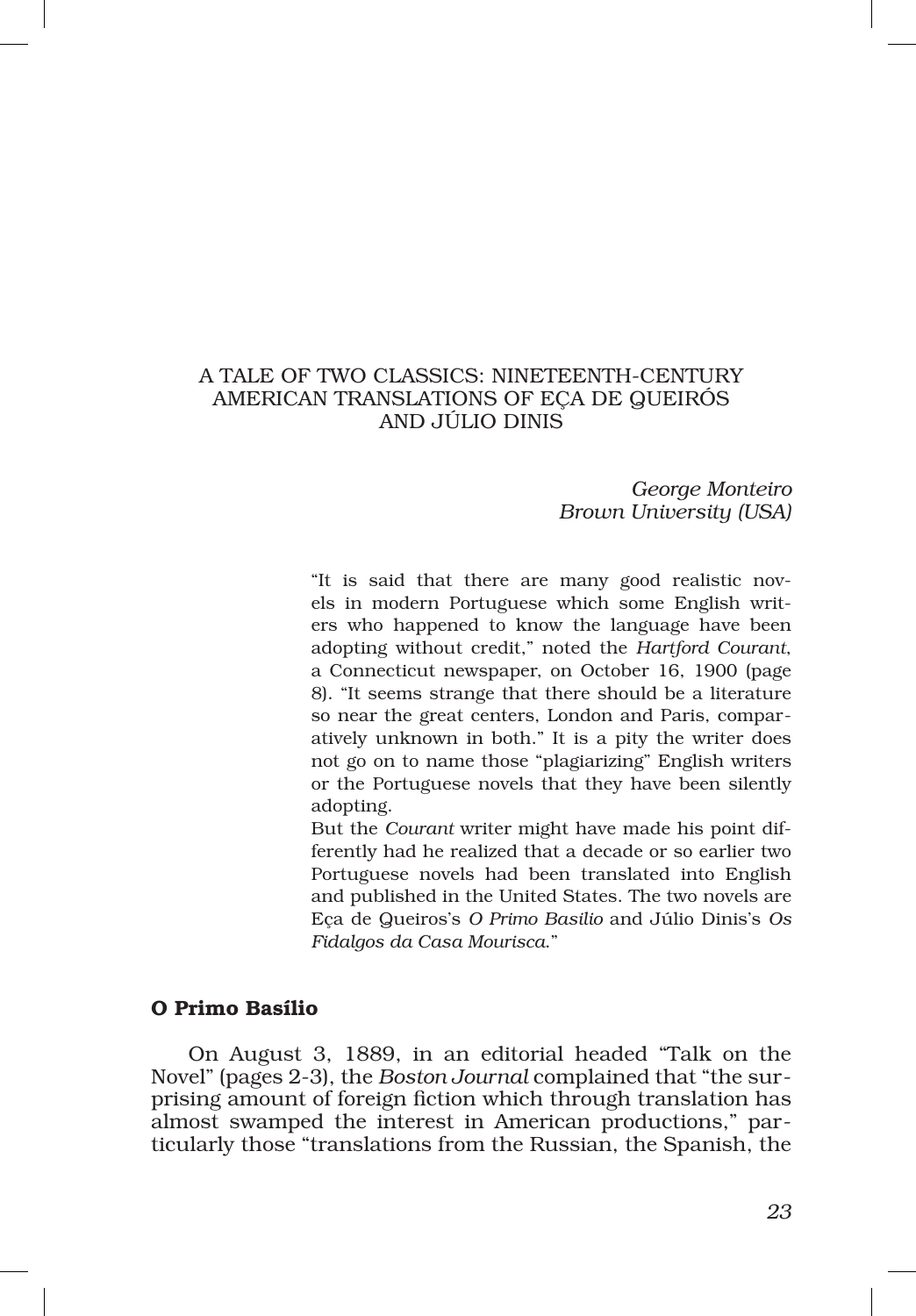Portuguese, the French." Oddly, the inclusion of the Portuguese in this list was hardly warranted since its only basis was the publication in translation of a single Portuguese novel to that point. *Dragon's Teeth*, Mary J. Serrano's translation of *O Primo Basílio*, was published by Ticknor and Fields of Boston, Massachusetts, on March 23, 1889.

Oddly, Eca de Queirós's name does not appear on the title-‑page, though the novelist is amply credited in an unsigned in‑ troductory note, quoted here in its entirety:

The name of Eça de Queiros stands at the head of the list of Portuguese novelists. Born in Oporto early in the latter half of the present century, he was intended for the profession of the law by his father, who belonged to a family distinguished in the annals of Portuguese jurisprudence; but he soon abandoned his legal studies for literature, toward which his inclinations impelled him, and which he cultivated with immediate and marked success, the articles from his pen that appeared from time to time in the various periodicals of the day attracting wide‑spread and favorable notice.

His characteristics as a writer are,—to quote from the Preface of the Spanish version of the present work,— A vigorous, flexible, and picturesque style, daring and unexpected flights of the imagination, extraordinary judgment, and a marvelous perception of the realities of things, as well as of their comic and sentimental aspects.

His most marked characteristic, however, is the wonderful power with which he treats the humorous and the pathetic alike, moving his readers to tears or laughter at his will, with a magic art possessed only by the great masters in literature. In conclusion, it may be said that the publication of the present work, under the title of *O Primo Bazilio*, produced a profound sensation in Portuguese literary circles, as did the publication, by which it was soon followed, of a Spanish version in those of Madrid, and of a French version, by Madame Ratazzi, in those of Paris (pages 7‑8).

Mrs. Serrano contributed a rather straight-forward translator's preface in which she explained some of the choices she felt compelled to make in translating *O Primo Basílio* for an American readership, one whose "taste," she insisted, was "largely formed on Puritanic models":

In presenting this graphic picture of Lisbon life to the American public, the translator has assumed the responsibility of softening here and there, and even of at times effacing, a line too sharply drawn, a light or a shadow too strongly marked to please a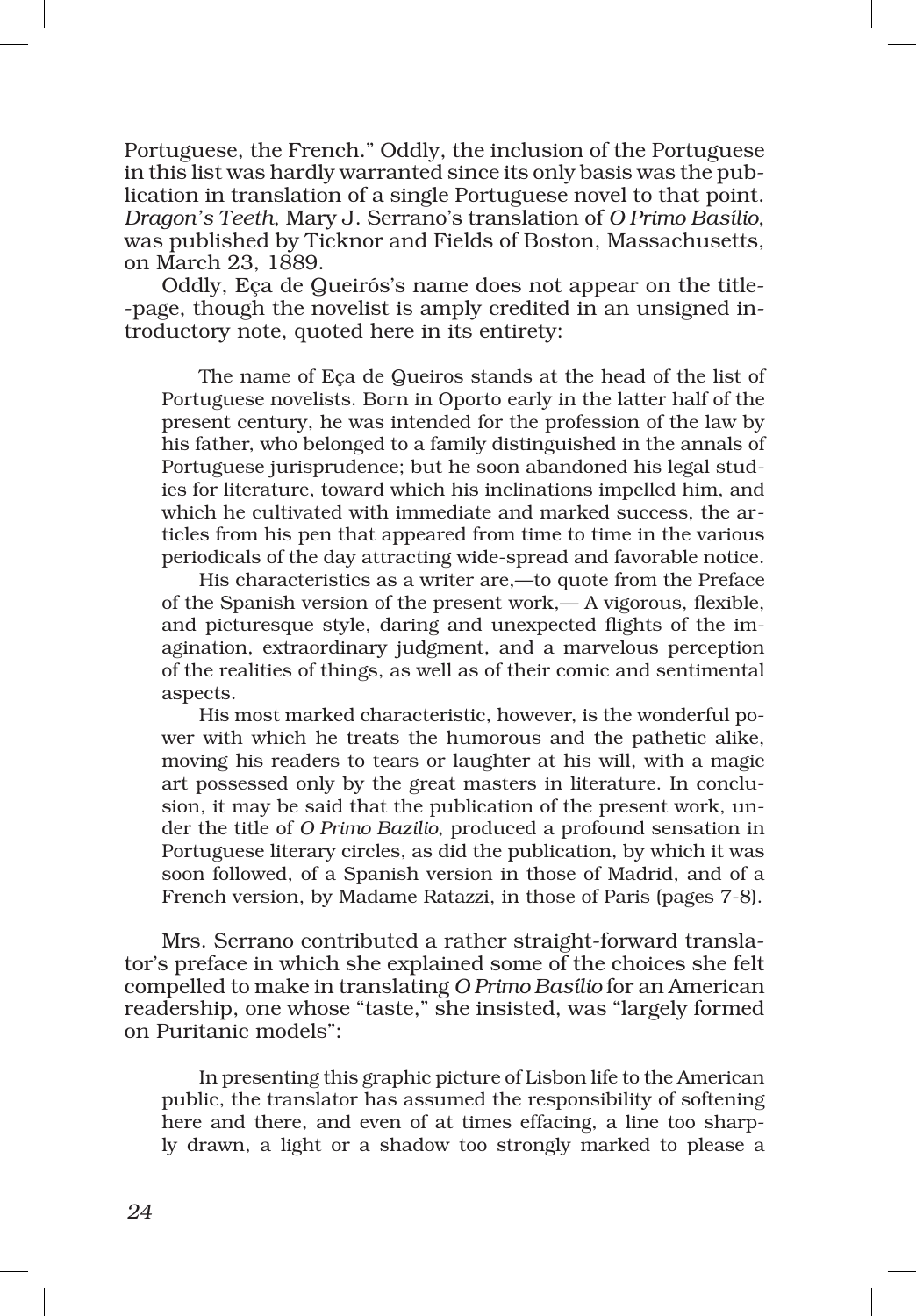taste that has been largely formed on Puritanic models, convinced (without entering into the question of how far a want of literary reticence may be carried without violating the canons of true art) that while the interest of the story itself remains undiminished, the ethical purpose of the work will thereby be given wider scope.

Eça himself was well aware of much or all of this, for he complained (but with more than a trace of pleasure) to his good friend Oliveira Marques on January 26, 1890, as reported in Guilherme de Castilho's *Eça de Queirós: Correspondência* (Vila da Maia: Imprensa Nacional – Casa da Moeda, 1983):

A propósito de romances: *O Primo Basílio*, esse *fait‑lisbonne*, foi traduzido em inglês, alemão, sueco e holandês, nestes últimos seis meses! Que atroz injustiça para o *Padre Amaro*! O tradutor inglês do *O Primo Basílio* cortou‑lhe todas as cenas em que os amantes se encontram, e, em geral, suprimiu o adultério! Deu‑lhe além disso o nome de *Dragon's Teeth*!! E o livro teve, em Inglaterra e na América, *une bonne presse*" (volume 2, page 37).

Just how closely Eça followed the American fortunes of *O Primo Basílio*, and how many of the book's reviews were familiar to him, is not known. There is little doubt, however, that in the main he would have been gratified. This is an account of the good press enjoyed by Mary J. Serrano's *Dragon's Teeth* in America.

On March 9, 1889, Alexander Young, in his "Boston Letter" to *The Critic* (New York), relying most probably on information supplied by the publisher, wrote:

*Dragon's Teeth*, a novel which Ticknor & Co. will publish in about three weeks, is a remarkable story of life in Lisbon, translated from the Portugese [*sic*] of Eça de Queiros by Mrs. Mary J. Sarrano [*sic*]. The story made a deep impression in Portugal, and its translation into French and Spanish resulted in an equally favorable reception in the literary circles of Paris and Madrid. Eça de Queiros stands at the head of Portugese novelists, and this story, while depicting the temptation and unfaithfulness of a weak and loving woman, is free from coarseness, and impresses an effec tive moral. The slow retribution that follows the sin is said to be depicted with a force that recalls Daudet, and the insight into human nature and command over the springs of humor and pathos afford striking evidence of the author's literary mastery (volume 11, page 122).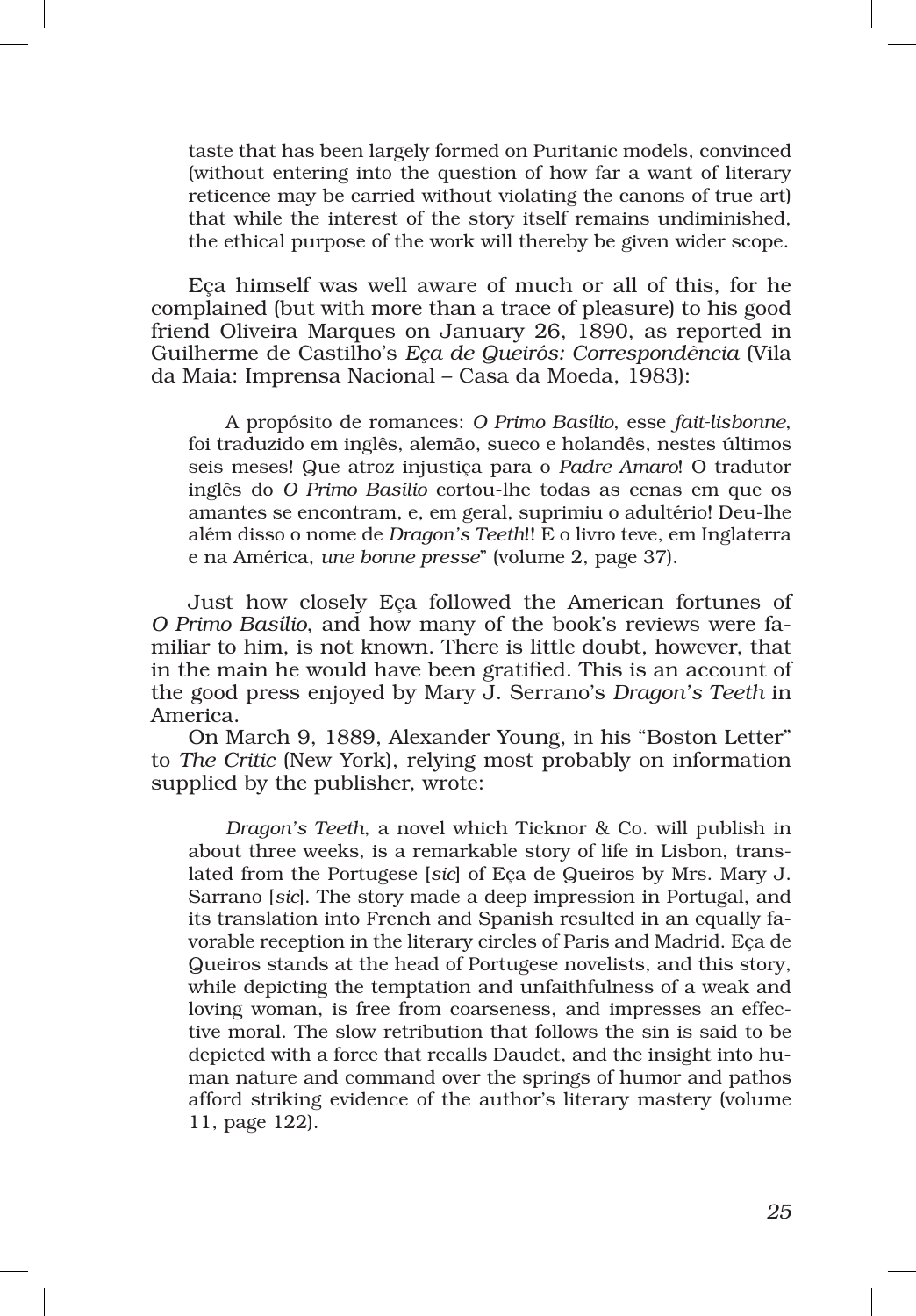On March 11, 1889, under "Literary Notes," the *New York Times* noted that "Ticknor & Co. will issue this month *Dragon's Teeth*, a novel translated from the Portuguese of Eça de Queiros by Mrs. Mary J. Serrano" (page 3). On March 16, 1889, *The Literary World* offered the same information, adding only that the volume's size was "12mo," and that it would sell for \$1.50 a copy ("News and Notes," volume 20, page 98); while the same Boston journal, on 13 April, listed the book under "Publications Received" (page 134). On March 23, in Templeton's "Boston Correspondence" in the *Hartford Daily Courant* it was noted that "the Ticknor house has a story translated from the Portuguese for very early issue, under the title *Dragon's Teeth*, treating of fallen women" (page 3). On the same day the *New York Times* listed *Dragon's Teeth* under "New Publications: Published this Day," quoting praise for Eça's novel from two reviews in unidentified journals. The poet Nora Perry wrote that *Dragon's Teeth* "suggests the close detail and nicety of touch that distinguish Daudet. The plot is what we have learned to look upon as peculiarly French, and it is treated with French simplicity and frank‑ ness without coarseness. It is a terrible presentation of the sure results of immorality. The slow retribution that follows the sin is remarkably depicted." While Jeanette L. Gilder, well‑known as one of the editors of *The Critic*, wrote: "A story of sin and its consequences, powerfully set forth, and withal there is a great deal of humor in the story, a keen insight into the weaknesses of human nature that is delicious. It is wonderfully good. As a work of literary art, as a story, as a picture of life, the book is a model." On March 28 *The Independent* (volume 41, page 18) noted the publication of *Dragon's Teeth*, a novel translated from the Portuguese of "De Queiros." On April 2 the New York *Daily Graphic*, under the rubric "Latest in Literature", published a lengthy, hectoring attack on the "realists" in the guise of a review:

From Ticknor & Co. comes a notable translation. It is from the Portuguese of Eca de Queiros, of whom Mr. Howells has been recently telling us in his Editor's Study. The title of this novel is "Dragon's Teeth," and the translator is Mary J. Serrana [sic]. In a prefatory note this lady explains that she has assumed the responsibility of softening here and there, and even of at times effacing a line too sharply drawn, a light or a shadow too strongly marked to please a taste that has been largely formed on Puritan models, convinced (without entering into the question of how far a want of literary reticence may be carried without violating the canons of true art) that while the interest of the story remains un-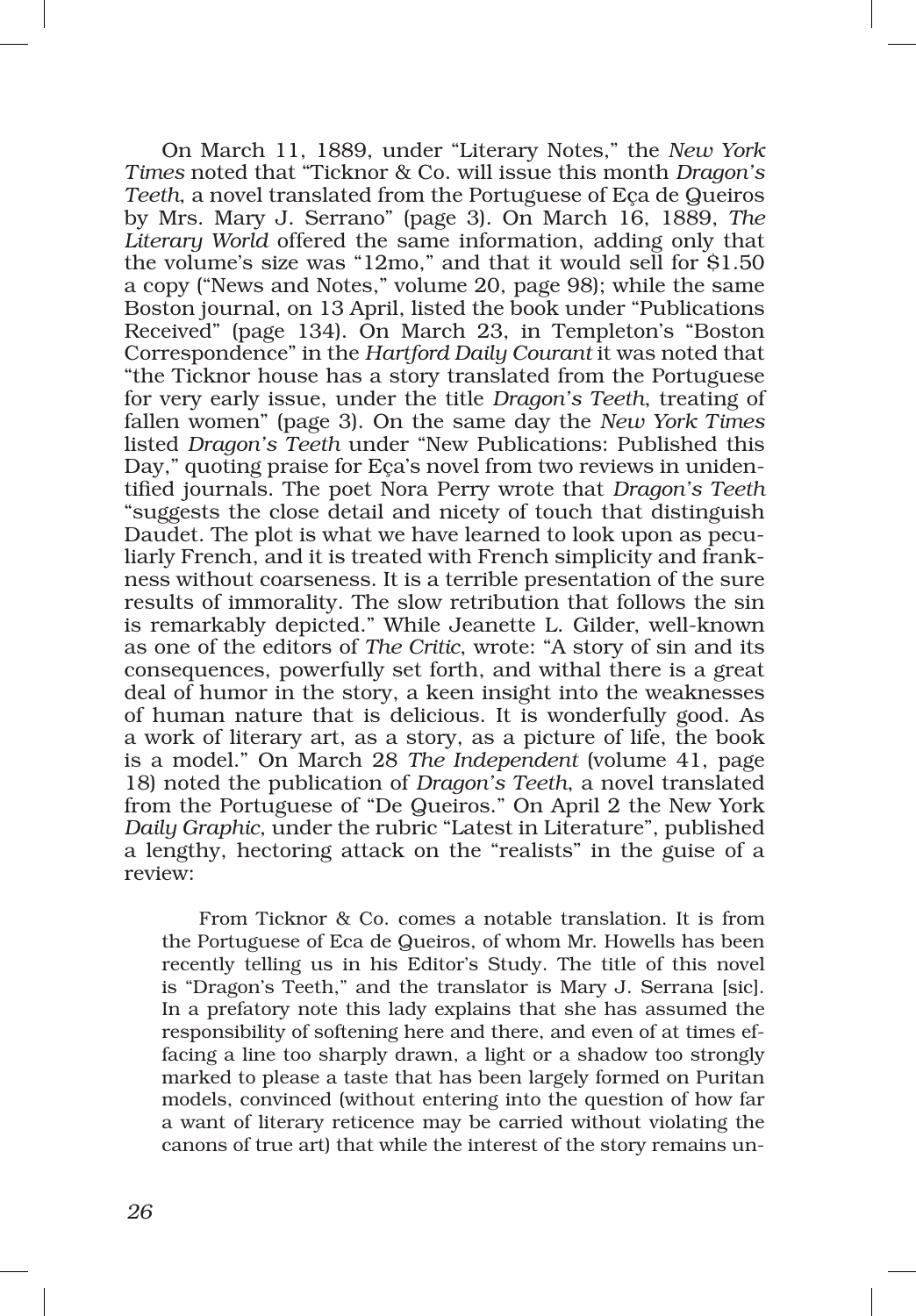diminished, the ethical purpose of the work will thereby be given wider scope.

It does not seem to occur to the translator that there is a pretty big ethical question involved in this unauthorizedly tampering with a work of art, and it is not probable that there is enough artistic spirit among us, or perceptions of an artist's rights, to bring down upon her head many rebukes, but to this critic it certainly seems that she deserves them. The case is about this: if the book is immoral she had no business translating it at all; if it is a moral and fine work of art, then it belongs to the artist alone to say what his lines and limitations shall be.

But condemnation of the work of the translator ends here: in other respects it is conscientious and able, and freer and easier in its style than are translations usually, though that is damning it with faint praise. The story is utterly moral. It is in the style of the latest phases of realism, bold, strong, dreary, serious and true. It is not so powerful as Tolstoi: its truth is not so subtle and valuable as Zola's often is. It is, indeed, a work of not so high an intellectual order as are the best things by the Russian and the Frenchmen, but in entirely a legitimate way it is modeled on similar lines.

It tells the story of a young married woman, who is unfaithful, whose servant detects her and blackmails her in ways horribly torturing, and who finally dies worn out by the weight of her ugly secret, the brutal indifference of her lover and the cruelty of the woman who knows her story. The book closes with a picture of the insolent indifference and even flattered vanity with which the man who had caused this grim and squalid tragedy hears of her death. The bold, direct style in which it is written aims at at special truthfulness at "stating the fact," and in a way it succeeds; but it is more than doubtful if this sort of truthfulness is the best, the truest sort. It is like a photograph of an out-of-door scene as compared with a fine and sympathetic painting of it. The literal facts, some of them, are conveyed in the photograph, but such main facts as the quality of the light and air, the color and the spirit, are lost. It is an old comparison, but a good one. The authors of this school aim to suppress their own personality, to make a report on the thing as it was; but this can never literally be done; the artist has to select, because a volume would not contain all that happens to and is thought and felt by his characters in the space of two hours if he was going to make a scientific statement of it, and the question resolves itself into the skill of selection; it is the idea of this school, to use that inaccurate term for convenience, to give an appearance of reality by giving much non‑essential detail—be‑ cause non‑essential detail takes up so much space in life.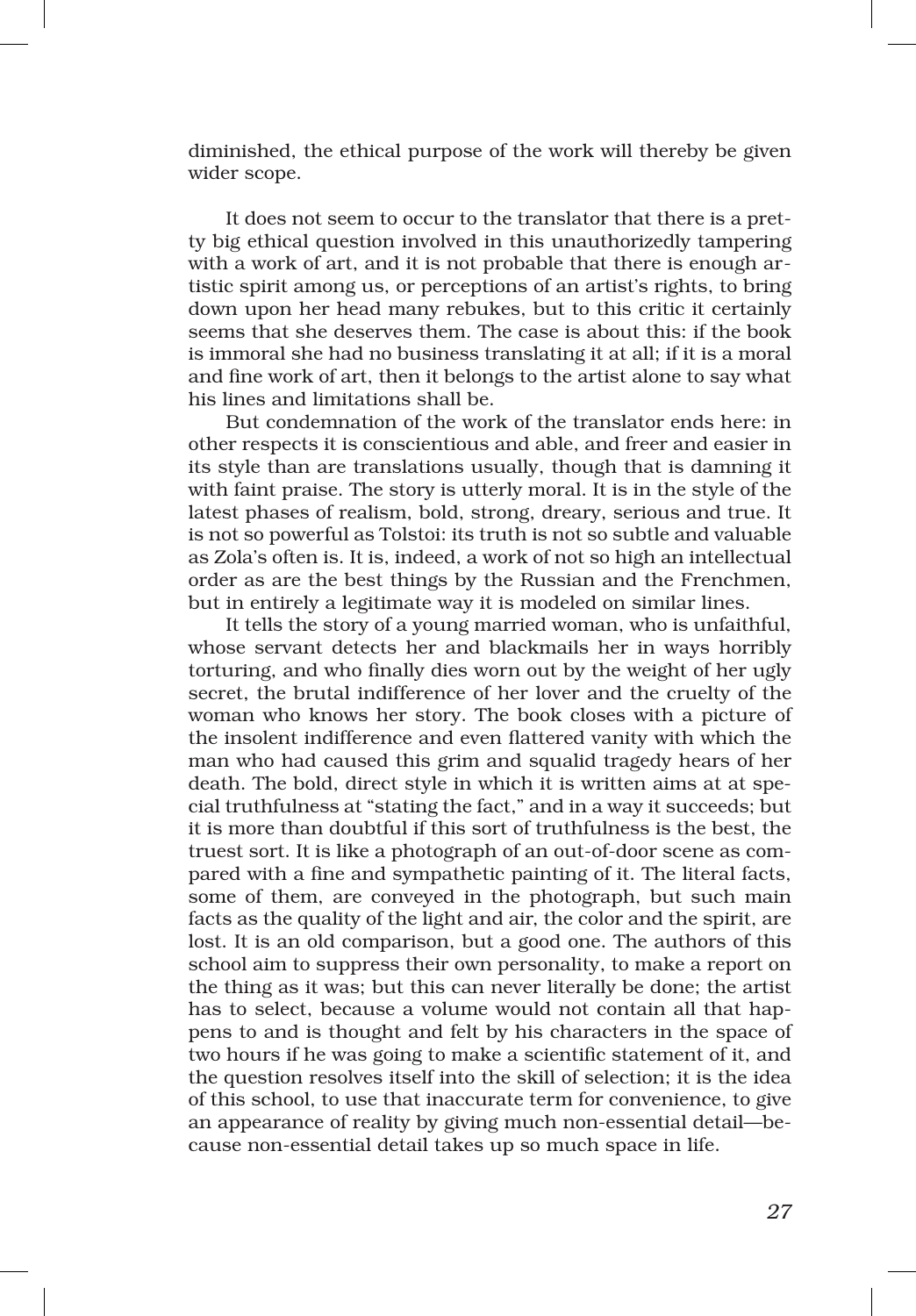That is a principle that there may be occasion for applying, but it is certainly one a little of which goes a long way. The overruling principle is for the artist to have his motive, the point he is there to illustrate clearly in his mind, and forgetting those things that are behind and at the side of him, to press forward to this one mark, with no excursions that do not plainly minister to it. Eca de Queiros does not abide by this golden rule, but there is no denying his considerable achievement without it.

Here is a passage in one of the important scenes between the two central figures of the story:

Bazelio sat down beside her. These tears annoyed him and made him impatient.

"But for heaven's sake listen to me," he said.

She turned her eyes that flashed through their tears full upon him. "Why did you say to me that we might be so happy if I only wished?"

Bazelio rose abruptly.

"But was it your intention to travel with me in a railway car to Paris?"

"I have left my home forever."

"It would be better for you to return to it then," he exclaimed angrily. "Why do you want to run away? To avoid scandal? But in doing so we should give greater scandal, irreparable scandal. I speak to you as your best friend, Luiza. \* \* \* All this scandal may be avoided with money. Offer her 300,000 reis if you like; but for heaven's sake be more careful in future; I cannot afford to pay 300,000 reis every time you choose to be careless."

Luiza grew livid as if Bazelio had spat in her face. (page 60)

On April 4, the New York City Spanish‑language journal *Las Novedades* published a review of Serrano's translation, defend‑ ing the translator for the cuts she made in the novel and insisting that the translation is the equal of the original (page 7).

John Wanamaker's "At the New Book Table" listed "*Dragon's Teeth*, a Novel from the Portuguese" in the *Philadelphia Inquirer* on April 7 (page 8), and on the fifteenth *The Author*, anoth‑ er Boston publication, noted that included in Ticknor and Company's March list was *Dragon's Teeth* ("Literary News and Notes," volume 1, page 48). Eça's novel also showed up on *Current Literature's* "Book List—What to Read, Where to Find It" but not until May (volume 2, page 452).

Presumably in April (the exact date is missing from my source) the *Brooklyn Daily Eagle* reviewed *Dragon's Teeth* as "A Lisbon Novel":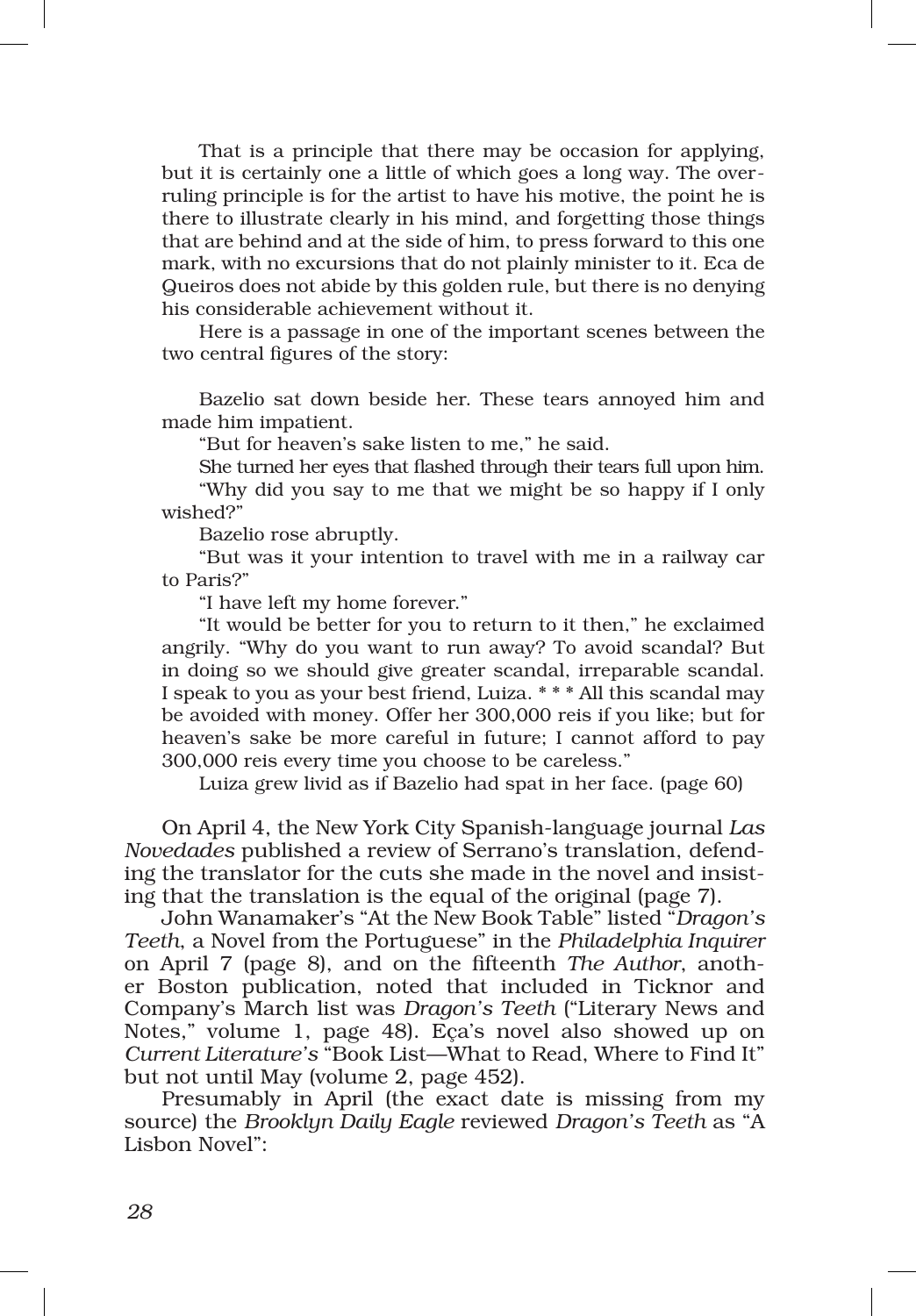Lisbon is the scene of this graphic story, and Lisbon is a field for romance seldom cultivated. Mr. [Edwin Lassetter] Bynner has vividly depicted it in the time of the great earthquake in his "Agnes Surriage" [1886], but with a small attention to the Lisbonese themselves, in his absorption with English and American colonial character there exhibited under the stress of a great calamity. "Dragon's Teeth," however, as its grim title hints, is a photographic picture of later Lisbon on its own merits, or demerits. The story of its degraded phases of life is as realistic as the most philosophically curious reader of Zola or Tolstoi, for the varieties of vice or suffering in them, could desire. The book deals with marital infidelities and infelicities largely, which it may be thought is like bringing coals to Newcastle, in a literary sense, to introduce to readers of American newspapers. Nor is there in the author's dealing with the dark side of life the high ethical aim or spirit which is native to Tolstoi. All is cold‑bloodedly exact in representation, cynically so, as if there were no way out of the endless complication of evil for any soul involved in such social disorder as is portrayed. But the technical cleverness and vigor of the realism is indisputable, and perhaps to mirror faithfully the vice of his time and country is as much as any but the highest type of author can be commissioned to undertake. The realists of the day have their work to do, whether in novels or newspapers, which is, always, faithful reporting. The serious among them may be pardoned if they get no further, ethically, than cynical protest against the moral enormities they have to report. Faith in better things may be designed to come later for them. The scenes in Portuguese social life conveyed by the author are sickening enough to a delicate mind, but the interest of the age seems to be to get at all sickness, moral as well as physical, and put it under some sort of sanative treatment, while at the same time taking preventive measures against an increase of it in the physical or the moral world. In this view the mission of a realist like de Queiros, who has caught much of the power of the great masters in moral photography, such as Balzac even, may be compared to that of the surgeon who has the most disgusting wounds to examine even if they be not curable or of the sanitarian who has the uncovering and disinfection of pest breeding places imposed upon him. The book is a very interesting study to the socially and ethically curious.

On April 18, *Life*, the New York publication noted for its humor, which had listed *Dragon's Teeth* under "New Books" the previous week (volume 23, April 11, page 212), now published "A Portuguese Novel," a fairly substantial review by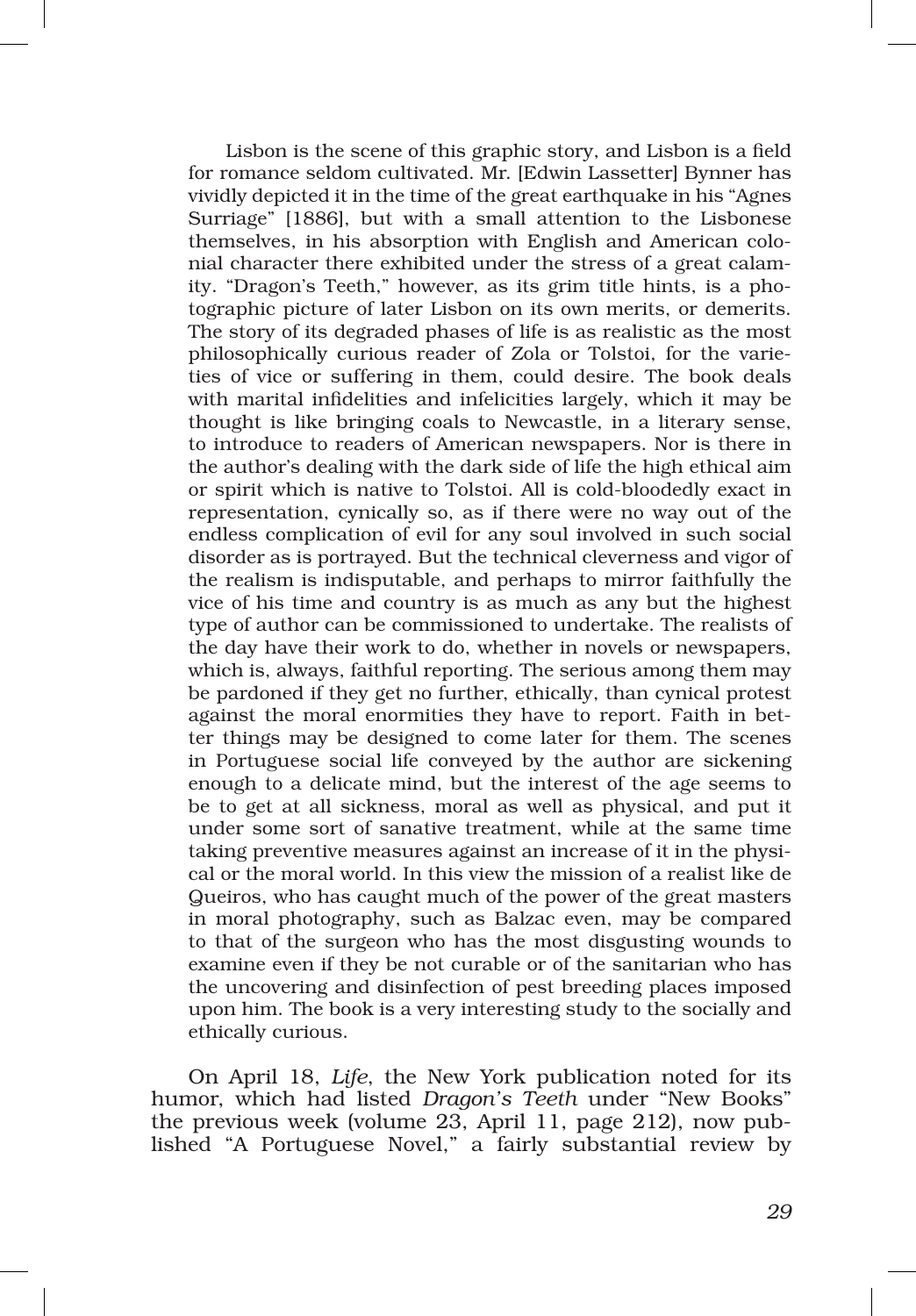Robert Bridges, its regular reviewer writing over his familiar pseudonym—"Droch:"

Whether or not *Dragon's Teeth* (Ticknor) is the sort of a novel which Americans want, or ought to have, need not be seriously discussed. The story is translated from the Portuguese of Eça de Queiros by Mary J. Serrano. It reflects a people and a life so entirely different from our own that we cannot impose upon it our standards of taste. Certainly, an intrigue has not yet become for us the supreme situation in fiction, and we still in real life avoid meeting people like *Brazilio* [*sic*] and *Luiza*, though we may have a growing fondness for them in books. It is wonderful how quickly we suspect the sincerity of any of our friends who act after the emotional motives which we may tolerate, or even admire, in our favorite stories.

The significant thing about this story is its skilful character drawing. The plot is old, and is not managed with any originality, but the characters are clear, well‑marked and interesting. The Sunday‑night group at *Jorge's*, when "they drank tea and chatted together in a somewhat *bourgeois* fashion," is unusually realistic. *Juliao*, the blue‑spectacled physician, who hated provincialism, but loved Lisbon; *Donna Felicidade*, stout, romantic, and in love at fifty; and the courteous *Counsellor Accacio*, who repelled her love‑making with a grave bow, as he said, "Senhora, the snows that have accumulated upon the head end at last by settling on the heart"—all these stand clear of the mist which settles around the minor characters in most contemporary fiction.

*Juliana*, the old servant, who is the villain of the story, if the gay *Brazilio* be counted out, is grotesque, even horrible, yet not beyond our pity. It is an achievement to have portrayed such a character successfully and realistically.

As for *Luiza*, the heroine, we may not waste much sympathy upon her weaknesses. She was a beautiful creature, the product of a queer civilization. Intelligence was no part of her equipment, and would not have added to her attractiveness. Why the author makes her the victim of brain fever we cannot understand. She would naturally have lived a long, careless life, feeding her senses upon sunlight and idleness and the flattery of half-cultivated people. Remorse was foreign to her nature, and the death scene is, therefore, a bit of theatrical machinery. To call it "Expiation" is the cant of melodrama.

Altogether, the novel interests us more as an example of literary art among a people with whom we are unfamiliar than as a story appealing to our sympathies (volume 13, page 228).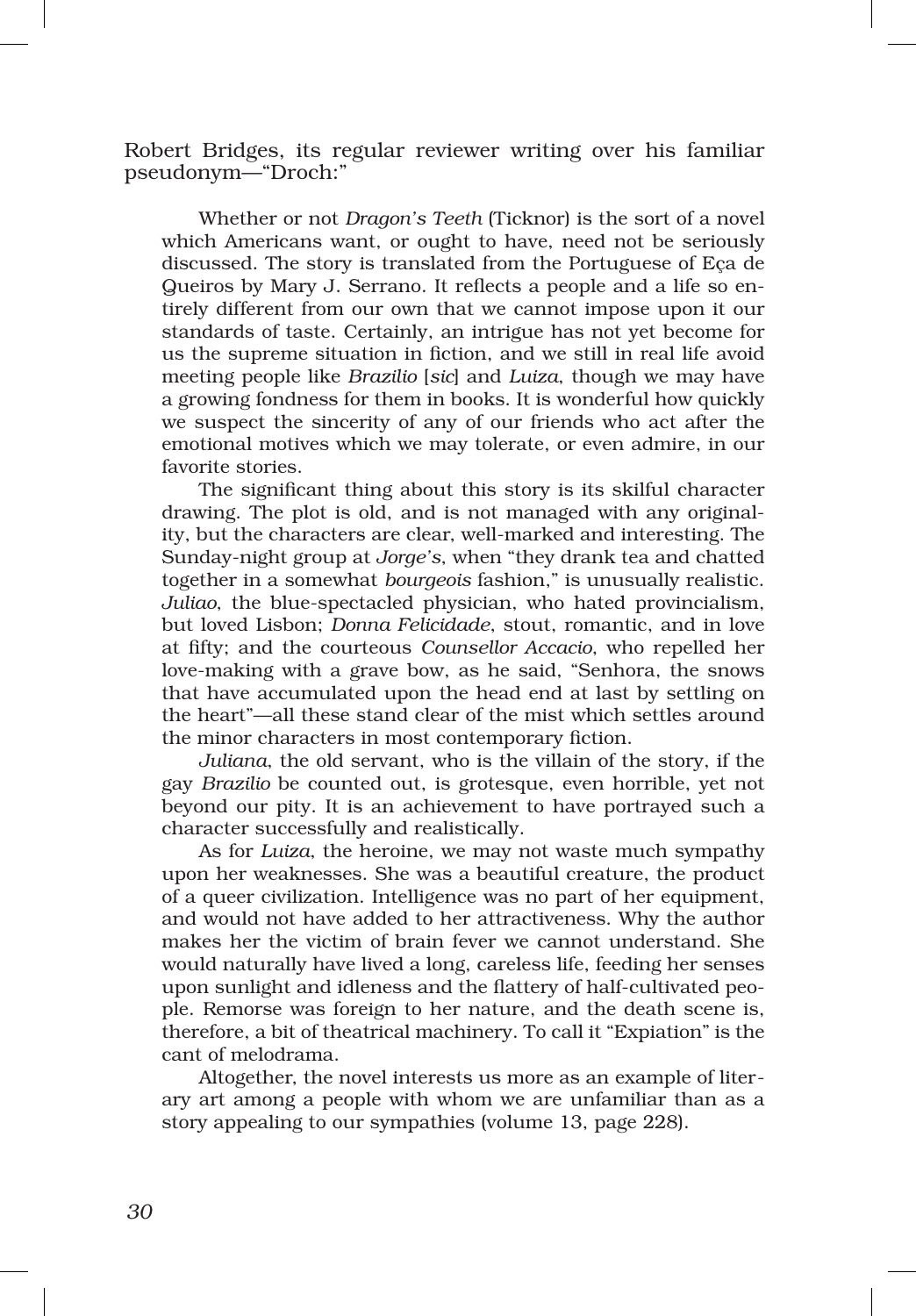*Life's* review of *Dragon's Teeth* was followed by a notice in *The Literary World* on April 27:

This novel, translated from the Portuguese by Mary J. Serrano, is one of the realistic studies of society in which the Spanish novelists have lately shown themselves masters. In its execution it somewhat recalls *Maximina*, although no two heroines could be more unlike than the devoted *Maximina* and the morbid and light little Luiza of the Portuguese novel. The reader who cares for an agreeable tale with a conventionally happy ending will not enjoy this study of the sowing and growth of a deadly harvest. It is a tragedy, truly imposing in its exposition of the force of common things. The character of Juliana, the malicious serving-woman whose knowledge of Luiza's fault enslaves the mistress and drives her to desperation; the opportune death of the woman; and the sudden dramatic turn of affairs when, at the moment in which Luiza believes herself safe, a letter brought by the prosaic means of the post gives her death‑blow—these are triumphs of realistic art. The minor personages form one of those varied and complex groups in support of the principal characters which are more often found depicted in European than in American novels. Mrs. Serrano's translation is smooth, spirited, and readable (volume 20, page 145).

On the same day a longer and even more favorable review of *Dragon's Teeth* appeared in *The Critic*:

*Dragon's Teeth*, translated from the Portuguese of Eça de Queiros by Mrs. Serrano, must certainly be singled out from the ordinary novels of the day. It is a powerful and dramatic story, with vivid local color, delicate touches of naturalness and of art, and so far as a story of passion, weakness and sin can be said to be moral, is deeply and tragically so in its terrible dénouement and expiation. We have a charming picture at the outset, the attractive young husband, Jorge, honest, manly and sensible, and the wife whom e adores, Luiza, with her seductive ways, her beauty of person, her grace as of a child, and a true child of the South pleasure‑loving, sensation‑loving, and with the sleeping fire in the blood that nourishes languid and abrupt desires. Before her marriage, she had a love‑affair—a romantic episode of eight months, with a handsome cousin Bazilio, who had amused himself for the time and then thrown her over. Luiza had passed through a heavy period, but after a while she was able to look back and smile at her youthful folly. Three years afterwards she met Jorge.

He fell in love with her blond tresses, her charming profile and her large hazel eyes…. At first she did not find him attractive; she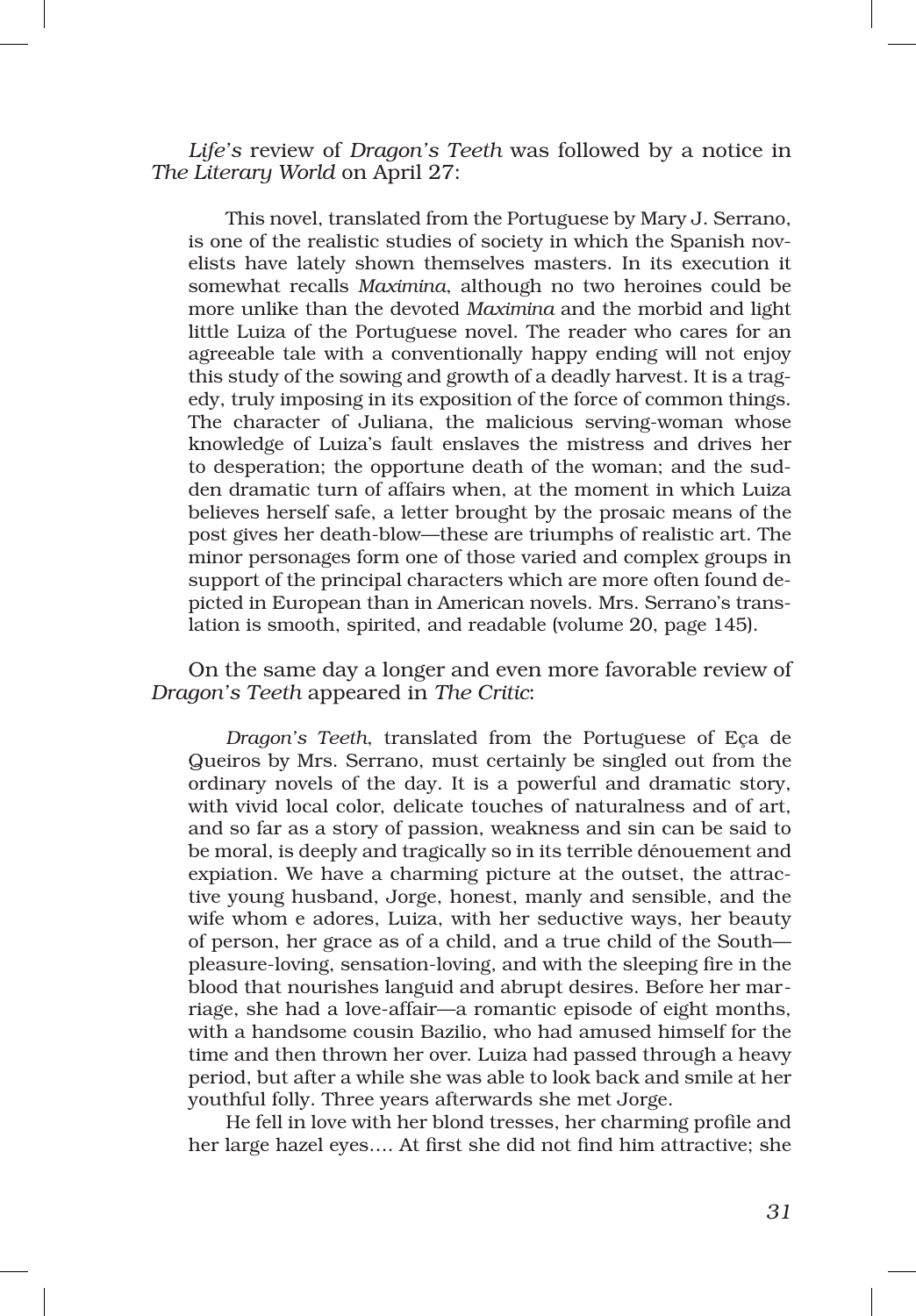did not like men with beards. Afterwards she noticed that Jorge's beard was fine and silky; and she began to find a certain charm and sweetness in his glance. Without being in love with him, she felt when with him a languor and abandonment, as if she could be content to rest forever on his bosom, careless of what the future might bring. What joy when he said to her, "Let us get married!" He had caught her hand in his; that warm pressure penetrated to her innermost soul and pervaded her whole being. She answered "Yes," and then remained silent unable to add another word, but with her heart beating violently under the bodice of her merino gown.

They had been married now for three years. "What happy years!... Both were happy. Even those who did not know them said, "They are a charming couple; it is a pleasure only to look at them!"

In the opening chapters we have a glimpse of the pleasant home, and the confidence and affection between the two. But Jorge is called away from Lisbon on business, and Luiza is left alone. Unaccustomed to solitude, she is a prey to loneliness and *ennui*. She misses Jorge at every turn, "his loud ring at the bell, his step in the hall." And at night, unable to sleep, she is beset with vague terrors and agitation. At this juncture, as fate wills it, Bazilio, after an absence of many years, reappears in Lisbon. In search of some distraction to while away the tedium of his stay in the dull capital, he puts himself on the traces of his pretty cousin, whom he finds more adorable than ever. Her doom is sealed from the first. He makes ardent love to her, convinces her of his constancy and that a cruel destiny has separated them, plays upon every string of her overwrought sensibility, and steeps her in the atmosphere that she loves—the very breath and incense of passion. She is like a bird, spellbound under the eye of the serpent, not even struggling to be free. Her will‑power has departed from her, her reason is benumbed and she moves as if in a dream, irresistibly drawn towards something, she knows not what, marvelous and undefined. The memory of husband fades; he seems so far away. All the facts and duties of life lose outline and distinctness in the ambrosial mist in which the whole world is wrapped and where she herself is finally lost.

The awakening is a rude one. Her secret is discovered by a servant who has an enmity to her. She offers to fly with Bazilio, who shows himself now in his true colors, despicable and heartless. Bored by her importunity and by the stupidity and vulgarity of the whole affair, he escapes from Lisbon and leaves her to her fate. And what a fate! The lover goes scot‑free, and upon this frail, almost irresponsible creature falls the whole deadly weight of sin. Her husband returns and her heart goes out to him, her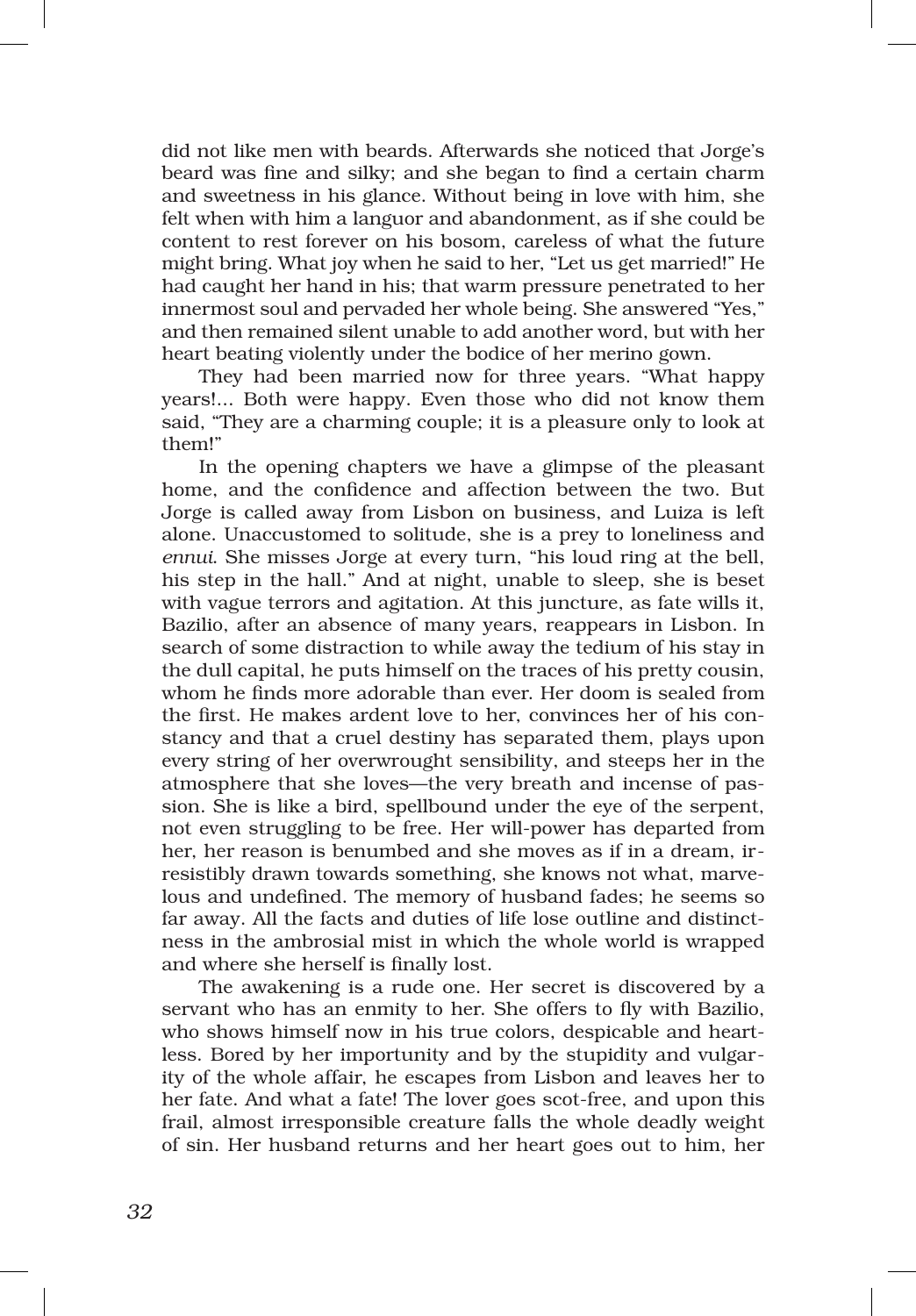whole being yearns toward him. Never did she love him so well, never did he seem to her so worthy to be loved. But there is a sting and poison in it all. Wild thoughts come into her brain—that he is going to kill her, and that she must run away and hide herself. A dark shadow is always threatening and pursuing her. The servant, Juliana, hounds her footsteps. Her daily life becomes a torture, and inconceivable humiliation and disgrace, until her strength succumbs and she falls ill. A letter arrives from Bazilio which her husband opens. He confronts her with it. The shock goes to her brain and she does not recover. The death‑scene is a masterpiece, imbued with emotion, remorse, anguish, expiation, forgiveness, and love that endures and triumphs at the end.

We have chosen to analyze the drama without regard to the methods and plan, which, in our judgment, to a great extent vitiate and vulgarize the whole work. The persecution of the servant, the "laundry-work" to which Luiza descends, is altogether unworthy of the situation. However deeply Juliana may be constructed, she is a monstrosity with which we have no human affiliation. The minor characters are well drawn, with a dash of humor that relieves the book, and the translation reads so smoothly as scarcely to seem a translation at all (volume 11, pages 205‑06).

An advertisement in the June 22 issue of *The Literary World* quotes from *The Critic* review to the effect that *Dragon's Teeth* is "a powerful and dramatic story, with vivid local color, delicate touches of naturalism and art." In the same advertisement the writer Louise Chandler Moulton is also quoted from what can be assumed to be a review in an unnamed periodical or newspaper recommending: "This tragic and powerful tale. As a piece of literary art it is equal to Balzac at his best" (volume 20, page 1). This advertisement also appears in the *Book Buyer*, 6 (May 1, 1889), 153, a journal that had listed *Dragon's Teeth* under "Books of the Month," 6 (May 1, 1889), page 3. The book was also listed as published in the *American Bookseller* (New York), 25 (May 1, 1889), page 171. The New York *Evening Telegram* noted on May 10 that "*Dragon's Teeth*, a novel from the Portuguese, by Mary J. Serrano, presents a graphic picture of Lisbon life. The translator has softened here and there a line too sharply drawn, but the interest of the story has remained untouched. Eca [*sic*] de Queiros stands at the head of the list of Portuguese novelists." (page 7.)

There were several other notable reviews of *Dragon's Teeth*. On May 16 the *Christian Union*, a journal published in New York, reviewed the book favorably, though balking at what it considered to be its extreme realism: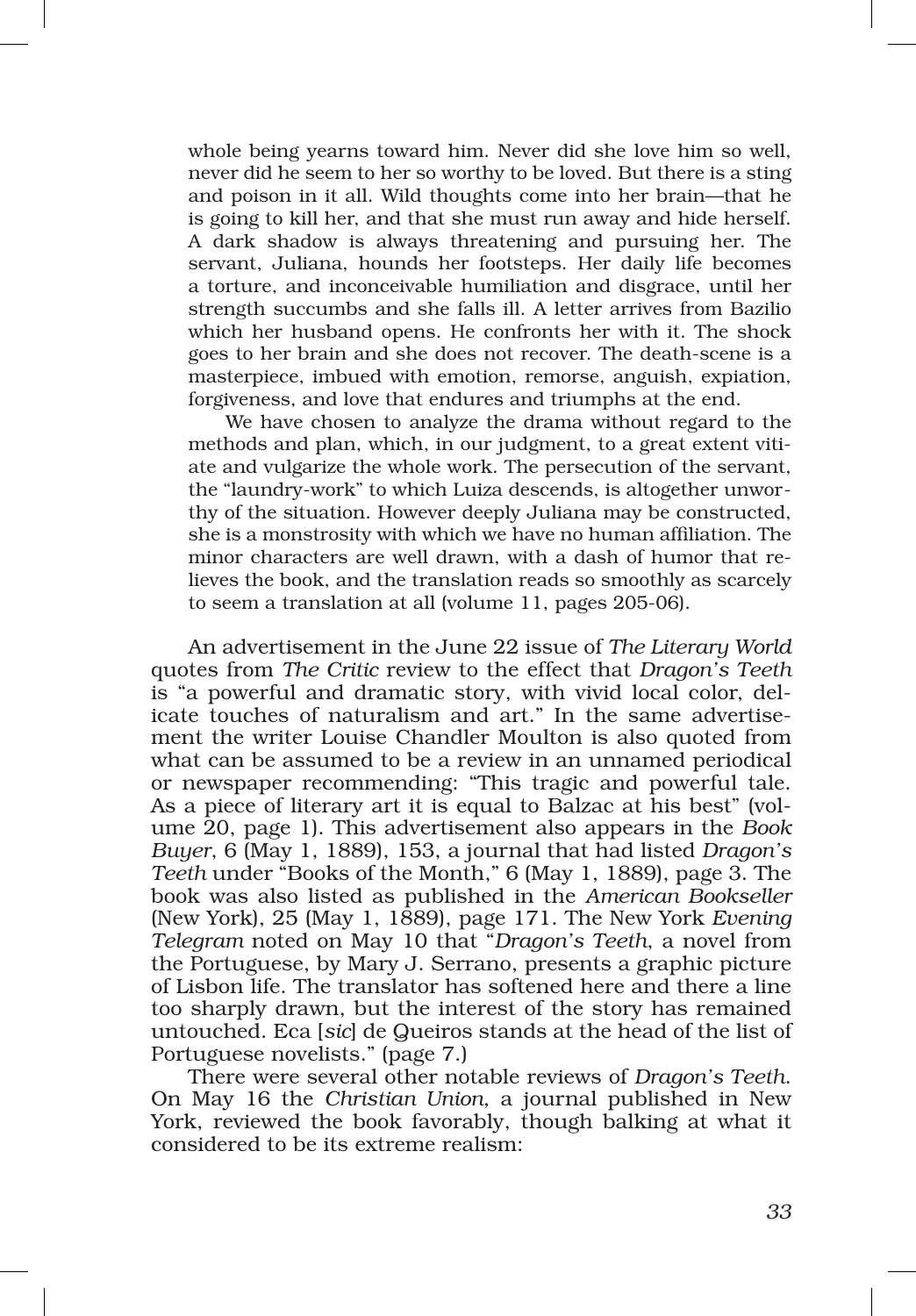One of the most successful works of the Portuguese novelist, Eça de Queiros, has been translated by Mary J. Serrano under the title *Dragon's Teeth*. Its subject is a disagreeable one, the story be‑ ing that of the temptation, ruin, disgrace, and death of a beautiful young married woman. While it must be admitted that the ethical motive is a good one, and that the truth that "the wages of sin is death" is most forcibly illustrated, yet there is a certain brutality in the realism which is repellent. The translator tells us in her preface that she has very considerably softened the original to suit the taste of English readers, but the treatment is still occasionally too broad. It may also be said, in way of criticism, that the character of the wicked servant whose greed and malignity bring about her mistress's death is so intensely drawn as to be almost unnatural. Apart from these faults the novel is one of marked vigor and originality, strong both in humor and pathos, and giving some agreeable glimpses of Spanish domestic and social life. In this re‑ spect it reminds one a little of Valdés's charming story, *Marquis of Peñalta*, to which, however, the present book is inferior (volume 39, page 638).

In June the *Catholic World* weighed in, preaching as it goes along, turning the review into an unidentified scold's harangue:

"There are no wicked women, Senhora; it is the men who are wicked," says Sebastião, in *Dragon's Teeth*, to the faithless wife of his friend. The novel is the work of Senhor Eça de Quieros [*sic*], who, according to his translator, "stands at the head of the list of Portuguese novelists." The masculine monopoly of wickedness be‑ ing so obligingly claimed by "one of themselves," it seems a good deal of a pity that the efforts of male novelists of every tongue to justify the claim, should so often find facile and complaisant feminine pens ready to enlarge the sphere of their noxious activity. It is a woman, Miss Katharine Prescott Wormely, who is putting Balzac into flexible and talking English for Roberts Brothers. And it is another woman, Mary J. Serrano, who explains, in the brief preface to *Dragon's Teeth*, that she "has assumed the responsibility of softening here and there, and even of at times effacing, a line too sharply drawn, a light or a shadow too strongly marked to please a taste that has been largely formed on Puritan[ic] models, convinced … that while the interest of the story itself remains undiminished, the ethical purpose of the work will thereby be given wider scope." One feels puzzled to know just what manner of "ethical purpose" the average American woman would be likely to discover in this history of mere, vulgar intrigue, nowhere digni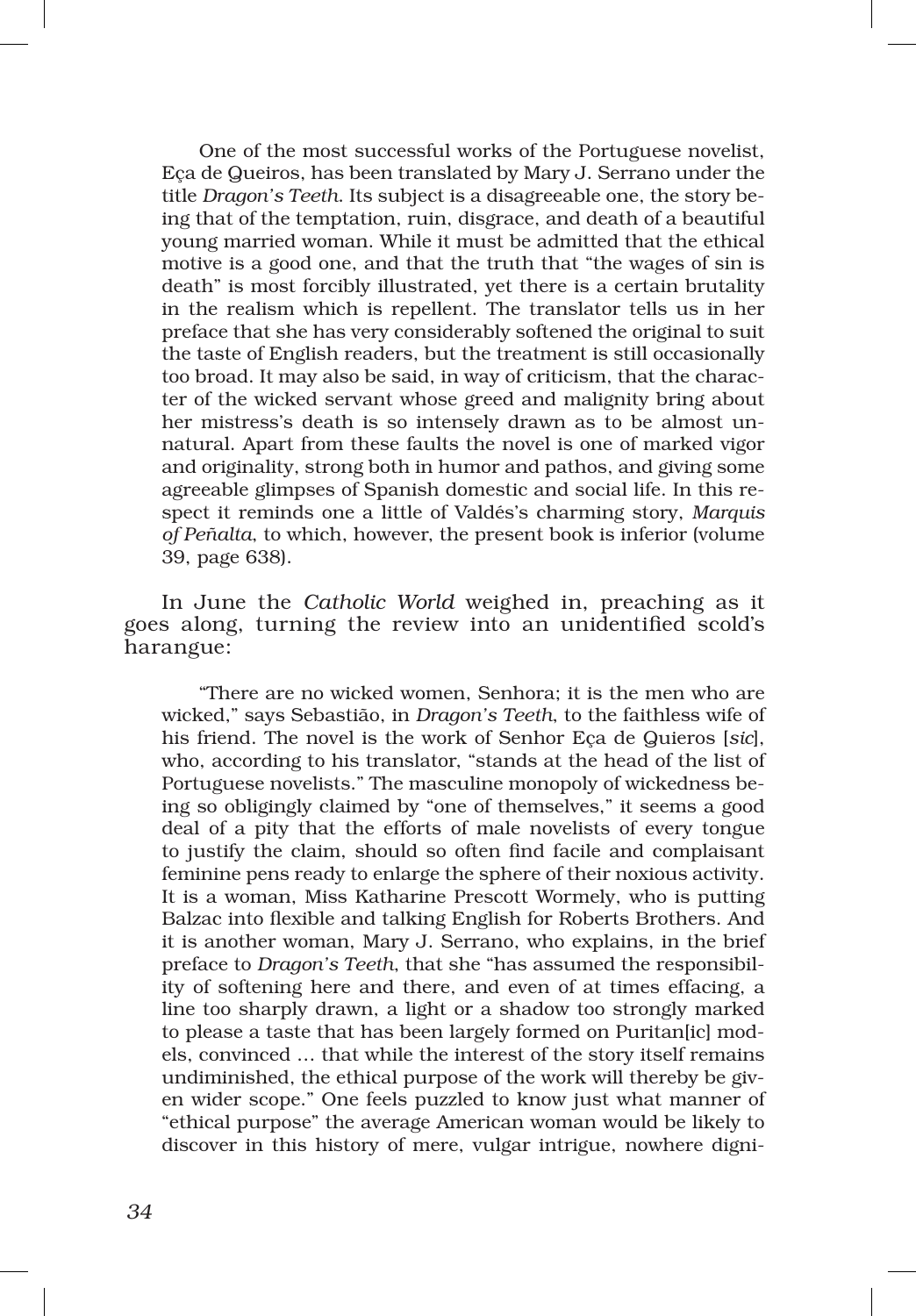fied with even the least pretense of any feeling worthy the sacred name of love. Is it necessary to instruct married women "formed on puritan [ic] models," that if they yield to vanity, caprice, and laziness, if they feed their imaginations on corrupt novels, and then drift into vice rather because there is nothing to hinder their descent than because there is any active force to propel them downwards, it is they who will have to bear finally the heaviest end of the log of retribution? If there is any other lesson taught to women by this novel, we have failed to find it; while as to the "wicked sex" to which Senhor de Quieros [*sic*] belongs, his most serious and searching advice to them would seem to be that the only safe plan for the husband of a pretty young woman, be she never so virtuous and loving, is never to risk a prolonged absence from the domestic hearth except in her company. The Portuguese novelist shows his close and admiring study of Balzac both in the matter and the manner of his story. The latter is especially clever; but though he is a skilful manipulator, he nowhere gives evidence of the elevation of sentiment and real power which often distinguish his master. We take leave to doubt the accuracy of the translator's remark that *Dragon's Teeth* is a "graphic picture of Lisbon life." Lisbon is a large place, and here and there within its boundaries one must believe, in spite of negative testimony, that there must be a sprinkling of Christian people, sensitive to other motives of action than those supplied by their fleshly appetites. This novel suggests rather what life might be in a perfectly appointed me‑ nagerie of selected simian types, kept and described by a hopeful evolutionist in search of the missing link. There is neither religion nor any sense of purely human duty in it, and hence, of love there is nothing but its animal counterpart and ape‑like imitation. What higher claim it has to be classed as art than the cleverly illustrated catalogue of such a museum of natural history would have, we fail to see, as also how it could better serve any "ethical purpose" ("Talk About New Books," volume 49, pages 402‑03).

The considerably shorter notice in the June *Atlantic Monthly* also expressed its disapproval of Eça's novel, though less stridently so:

Although the translator puts her name only on the title-page, she is not wholly unjust to her author, for she gives due credit to Eça de Queiros in a brief introductory note. One enters a Portuguese novel with some hopefulness, but when he comes out of this one he is bound to confess that the Portuguese variety of human nature offers no great surprise or specially new pleasure. There is the same cousin who interferes between man and wife [as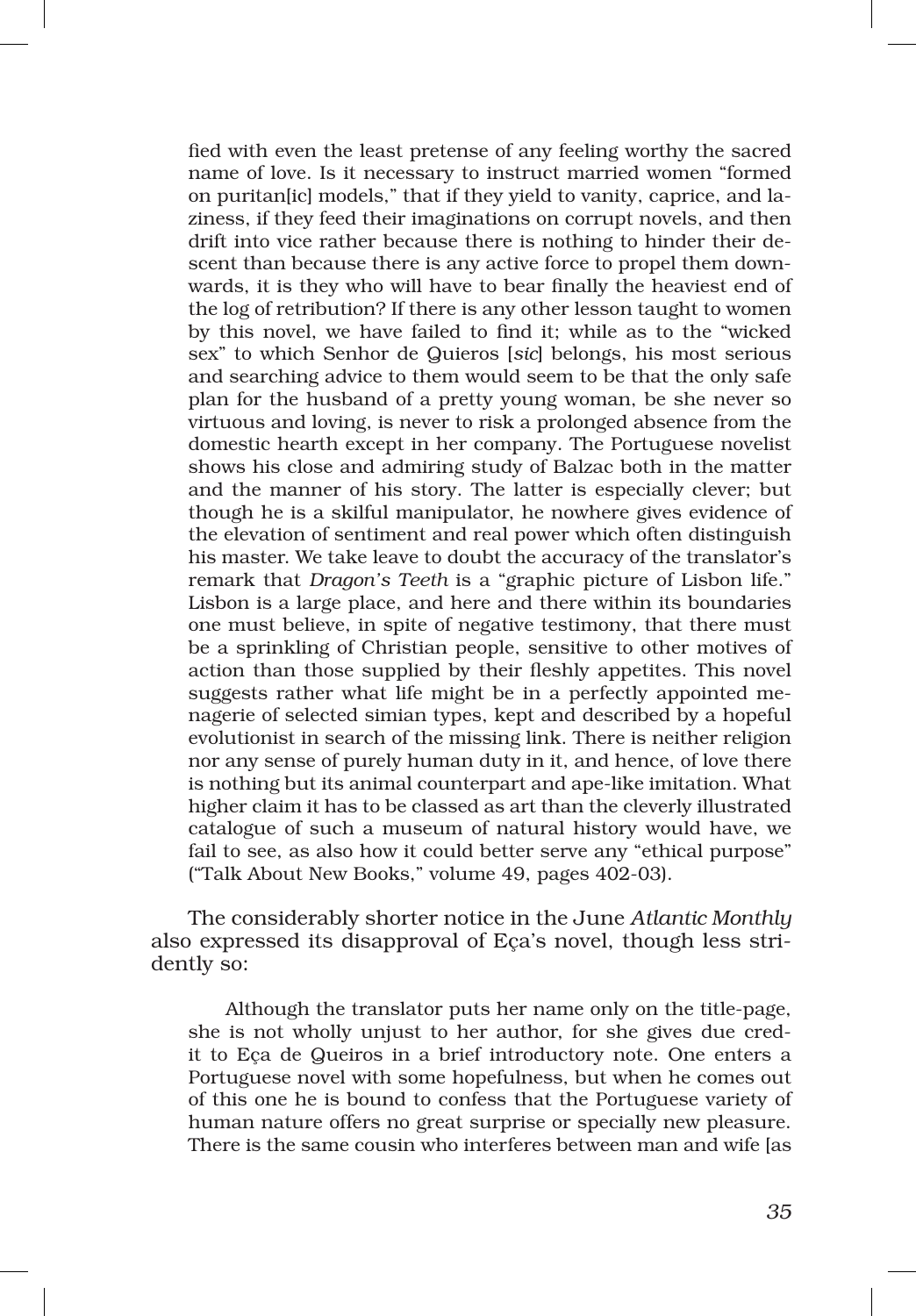in a novel mentioned earlier]. The flavor of the book is foreign, but that is all (volume 63, page 859).

## On June 10 the *Hartford Courant* published a lengthy notice:

*Dragon's Teeth*, translated from the Portuguese of Eca de Queiros by Mary J. Serrano, is a powerful dramatic story of passion, weakness and sin. The heroine, Luiza, is a true child of the South, pleasing, loving, excitable and easily ennuid. Before her marriage she had been loved and speedily forgotten by her handsome cousin Bazilio. Three years after she met Jorge.

We quote a passage to show why she succumbed to his affections:—

He fell in love with her blond tresses, her charming profile and her large hazel eyes… At first she did not find him attractive; she did not like men with beards, Afterwards she noticed that Jorge's beard was fine and silky; and she began to find a certain charm and sweetness in his glance. Without being in love with him, she felt when with him a languor and abandonment, as if she could be content to rest forever on his bosom, careless of what the future might bring. What joy when he said to her, "Let us get married!" He had caught her hand in his; that warm pressure penetrated to her innermost soul and pervaded her whole being. "Yes," and then remained silent unable to add another word, but with her heart beating violently under the bodice of her marino gown.

Three happy years of married life followed, but her husband was called away on a journey which promised to last many weeks. For a while *Luiza*, unaccustomed to solitude, missed and mourned him: excessive ennui followed. She was as dependent on admiration and caresses as a pet kitten on being fondled and noticed. Suddenly the old lover, *Bazilio*, returned from Brazil, where he had resided for many years. He, too, sought distraction, and found it in the pretty cousin, whom more than ever, now that she was buried, he fancied adorable. The memory of *Jorge* day by day grew fainter, until it was utterly effaced by the presence of *Bazilio*. Suddenly her secret is discovered by *Juliana*, a servant who hates her. She offers to fly with her cousin, but he already tired of her, and bored by her entreaties, rushes off to Lisbon, and leaves her to her fate. The pretty frail creature, as defenceless and almost as irresponsible as a bird in a storm flutters to and fro in agony till her husband's re‑ turn; then flies straight to his kind arms. Content to be soothed and taken care of. In her perfect peace, she loves him with a passionate ardor that she had never before known, but the woman *Juliana* is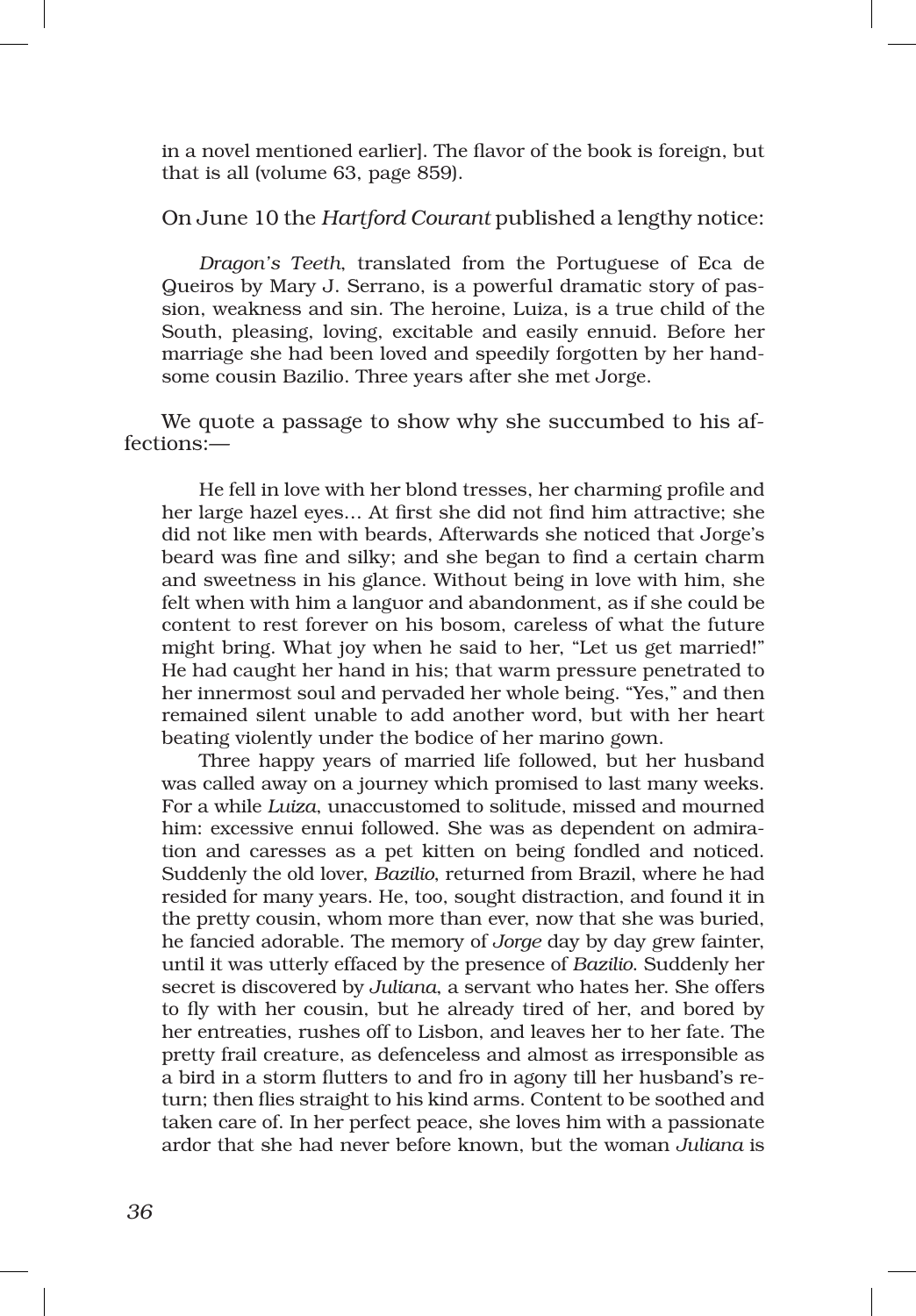hounding her footsteps. Little by little she drives her mistress to a feverish anguish. She is going to tell him, to-night, to-morrow, no moment is safte, and she *Luiza* will be cast out, or perhaps in his fury murdered. There are days of such restless foreboding; her strength fails, she falls ill. A letter addressed to her comes from *Bazilio*, her husband opens it and learns all the awful story. But he does not at once take it to her. He delays a week. During that time he is like one in a dream. He does not let her suspect that he known any thing. He tends her night and day, he caresses and soothes her, and there are moments when his love bids him forgive her. At last he enters her little flower decked room where she is lying on the white bed, and hands her the letter. Poor *Luiza*! She raises her white hands to her head and falls over smitten down. The death scene, like every other incident in the book is minutely told, so minutely that we wonder that we do not find it tedious. But this is a master's hand and we linger with him, with a feverish anxiety, over the bed from which we know the pretty useless creature will never rise. The last moments are a triumph of pardoning love but from the beginning the reader is not deceived as to Luiza's fate. Before him always is the figure of remorseless justice pursuing the flying criminal. Our interest in the plot is the interest the scientist takes in dissecting a dead body. He knows that the knowledge thus acquired will not revive the subject, but he is gratified in his curiosity to know how the disease conquered life. The reader who looks in "Dragon's Teeth" for local color will be disappointed. The American or Englishman who writes a Portuguese novel will be careful to put in color as an essential. But this is a study of human nature, and like most great dramas of human life, could as well have been played in any other part of the world. (page 3)

On June 28, the *Buffalo Morning Express* belatedly listed *Dragon's Teeth* under "New Books" (page 1). On August 4 the *New York Times* published a somewhat dismissive notice of *Dragon's Teeth*:

This romance of de Queiros's treats of Lisbon and of Jorge the engineer, his frail wife Luiza, and the machinations of Bazilio, Luiza's cousin. There is a tragic conclusion to the novel. How could it be otherwise, that being strictly within the shade a true Portuguese coloring would give it? It is the country where the people eat codfish and drink Collares. The translator writes that some of the crudeness of the original has been softened. We could hardly, without being overnice, make a character comic suffering from flatulent dyspepsia. The essential merits of *Dragons' Teeth* are hard to discover. We are not well enough acquainted with Portuguese realism (page 12).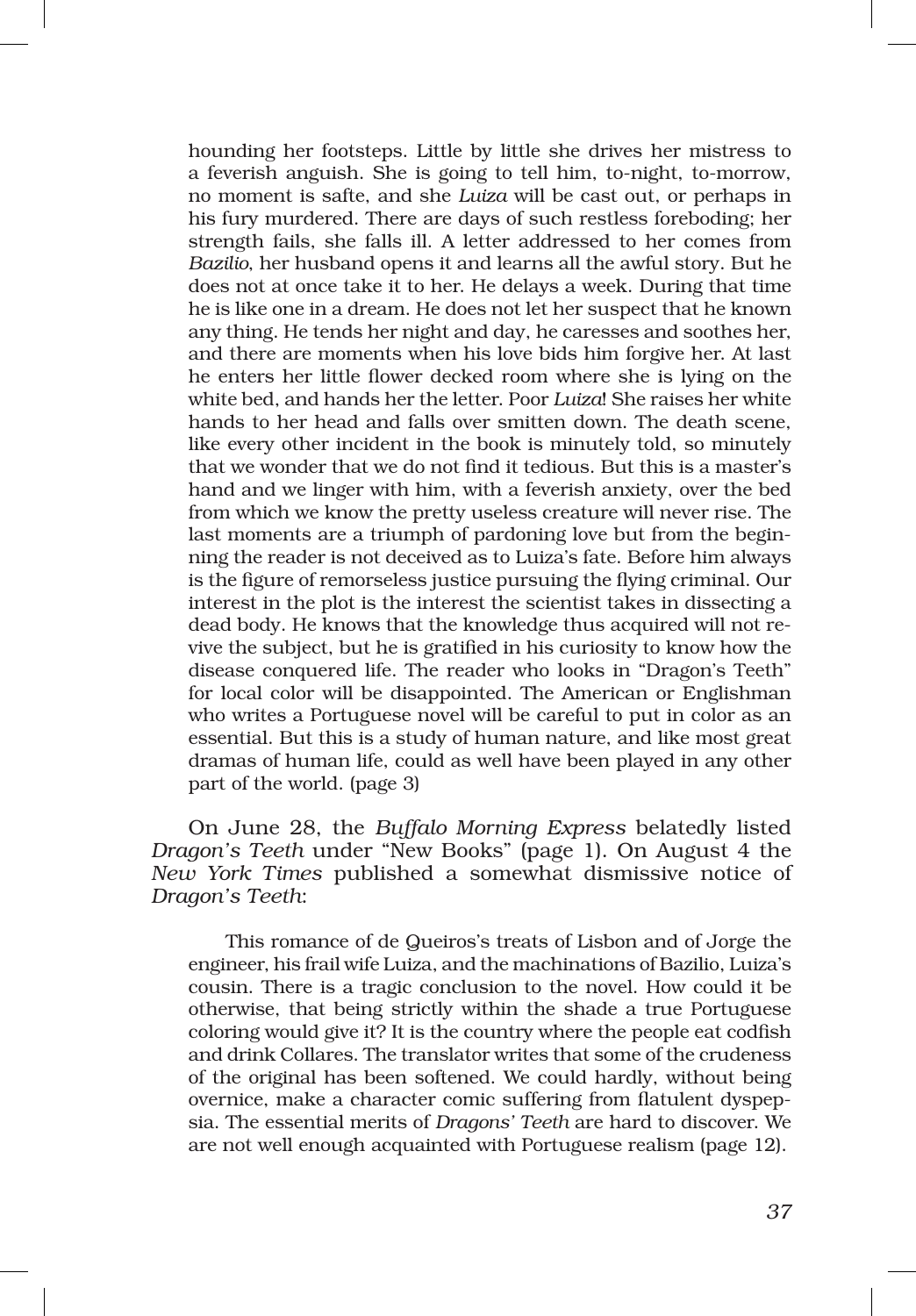The Kansas newspaper *Wichita Eagle*, noted on August 21 ("Literary Lights," p. 3), that "Senhor Eca [sic] de Queiroz, Portuguese, is thought to be a really great novelist. His best work, 'O Primo Basilio,' has made considerable sensation in England under a translation entitled 'Dragons' Teeth.'" *The Nation*, which had listed *Dragon's Teeth* under "Books of the Week" on April 4 (volume 48, page 294), published, on August 29, its thoughtful review, comparing the book with Tolstoy's *Anna Karenina*:

*Dragon's Teeth* is aptly described in the translator's preface as a "graphic picture of Lisbon life." There is a double fitness in this characterization, since the story of sin and sorrow which is here set down with coarse, unrelenting minuteness leaves one impressed rather with the description of life and manners in modern Lisbon than with the profoundness of the tragedy. One involuntarily compares the novel with *Anna Karénina*, where the leading motive is the same, but where the book is closed with a supreme sense of the moral aspect of the story, in spite of there being, as in the Portuguese version, so much to divert the mind of the American reader into a survey of foreign ways of living and thinking. In *Dragon's Teeth* the march of fate is no less terrible, nor is there anything more impressive in either book than the grim flippancy of the final chapter; but the dignity as well as the scope of the Russian novel are wanting.

The crudity of civilization in the Portuguese capital and the low tone of middle‑class society make a dreary and repulsive picture, in truth. There is but one character in the book for whom anything like admiration can be felt—Sebastian, the friend of the betrayed husband. The rest are admirably drawn types, but types of ignorance, weakness, or depravity. A pompous counselor is excellently presented; so, too, is the real heroine of the story, the serving woman Juliana, a malignant and revengeful fiend, described with an unsparing pen that might have been dipped in Balzac's inkstand. The empire of this woman over the mistress whose secret she holds, forms the subject of the cleverest and most original scenes in the book. That the whole is the work of an artist in realism is easily conceded. It is another question whether as disagreeable realism as this is the best friend of truth, and not rather of that pessimism which, according to Jules Lemaitre, is "perhaps a fact, but which is none the less in the wrong, and which besides becomes disagreeable and common" ("Recent Novels," volume 49, page 175).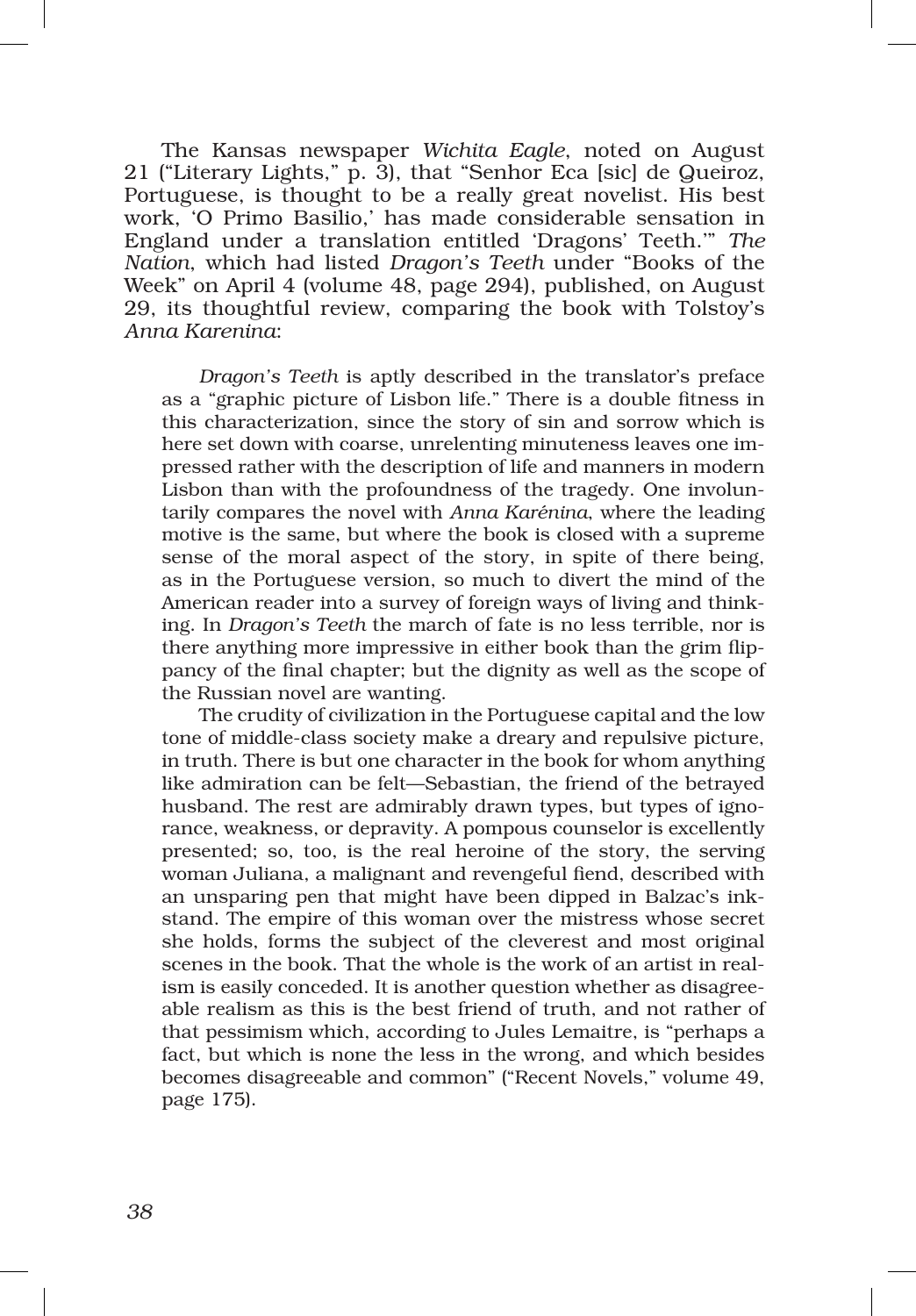On September 2 the New York *Evening Post* reprinted the *Nation's* review (page 6).

Notably, at an earlier date (July 14) the *Times's* London correspondent, the American Harold Frederic (now remembered as the author of *The Damnation of Theron Ware* and *The Marketplace*) ended his "Cable Communication" from London with a jab at the English, using the translation of Eça's novel as his pretext:

The *Academy* devotes nearly two entire pages to a eulogistic review of *Dragons' Teeth*, a great novel from the Portuguese, translated in America by Miss Serrano and published by Ticknor & Co. It does not mention, however, that America steadily produces ten good translations of valuable Continental books to every one made here in England, and that great numbers of authors like Franzos, Ebers, Heyse, Freytag, and Galdos are well known there whose names have scarcely been heard in England ("Will Parnell Withdraw," page 3).

Frederic's paragraph was picked up by *The Literary World* and reprinted without comment on August 17 ("News and Notes," volume 20, page 278). It also noted, in a separate item, that "the London *Academy* for July 13 devotes nearly two pages to a eulogistic review of *Dragons' Teeth*, the great novel from the Portuguese" (page 279).

Incidentally, indicative, perhaps, of increasing American knowledge of Eça de Queirós is the paragraph in the May issue of *The Eclectic Magazine of Foreign Literature*:

A forthcoming literary and scientific magazine, to be entitled *Revista de Portugal*, is looked forward to in intellectual circles in Lisbon with considerable interest. It will probably represent the more advanced critical views of Modern Portugal, the editor be‑ ing Senhor Eça de Queiroz, a novelist of the ultra‑realistic school, and distinctly a man of genius ("Foreign and Art Notes," volume 49, page 718).

By the summer of 1889 journal references to *Dragon's Teeth* had petered out. There are no reports of reprintings or new editions. Yet there is one notable exception. In "Who is to Blame" (*The Independent* [July 18, 1889], volume 41, page 1) the well‑known writer from Indiana, Maurice Thompson, scored American reviewers for what he considered to be their enthusiastic reception in America of Eça's novel (never named), along with *Anna Karenina* and the works of Emile Zola—European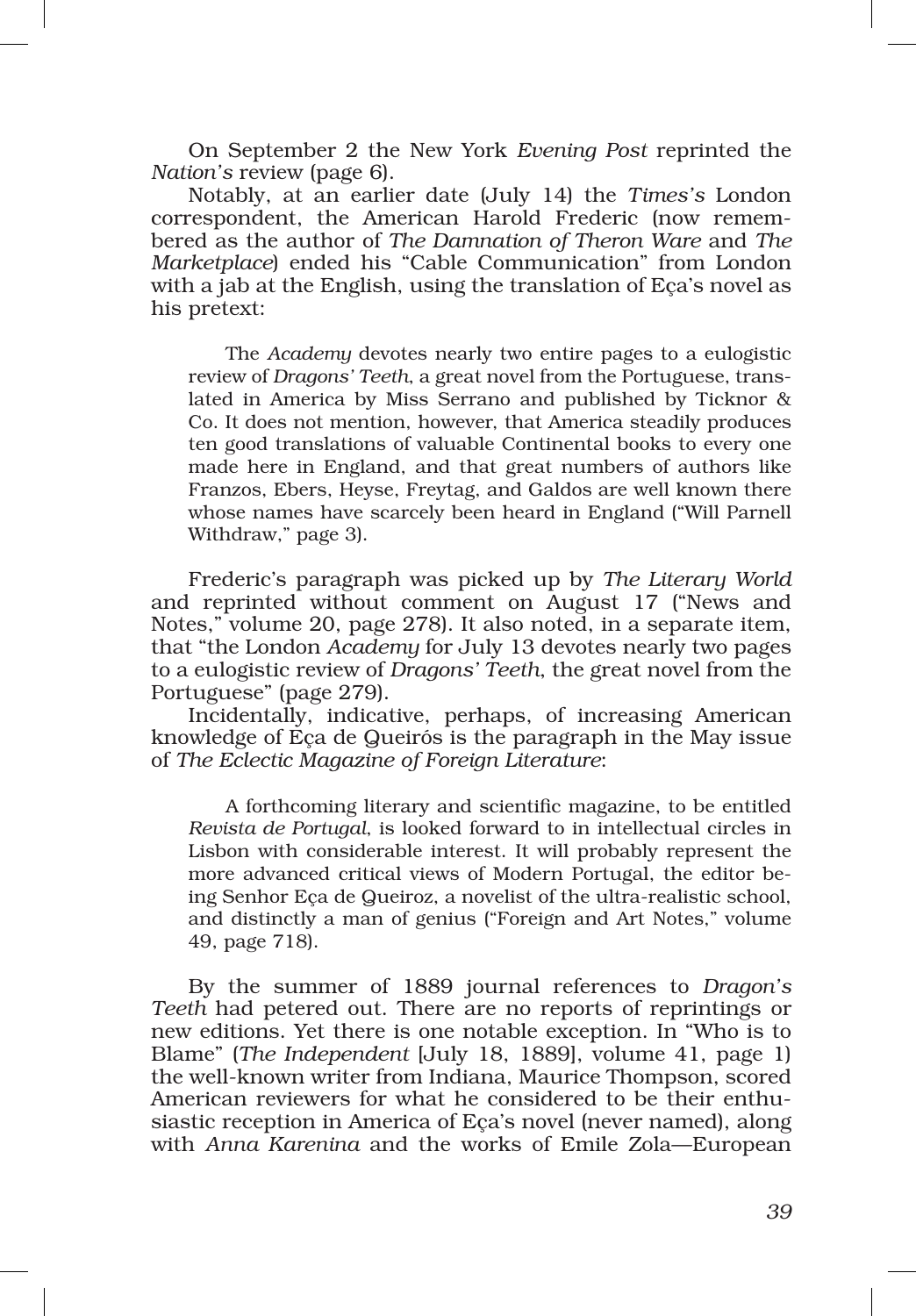works of adultery and moral turpitude. "Looking over American criticism for a few years past, it is startling to note that of the novels approved by it as masterpieces, every one has been immoral in its bearing, and all those most insistently praised have been novels whose central attraction was illicit love," he notes. "One Spanish novel, one Portuguese novel and two Russian no‑ vels had led the procession, each with its burden of guilty pas‑ sion depicted so minutely that no detail of unholy pining and desire was wanting, and each found applause and welcome from even religious (Christian?) journals, whose columns would have been defiled forever if those same novels had been printed therein." The attack does not abate, as he calls those foreign works "masterpieces of adultery made interesting," these "novels of dirty intrigue and marital infidelity," "incomparable Russian or Spanish or Portuguese photographs of lust and infidelity, gilded with a pretense of moral teaching." Interestingly, two years later, in 1891, on the occasion of the publication of Júlio Dinis's *Os Fidalgos da Casa Mourisca* in Roxana L. Dabney's transla‑ tion, *Dragon's Teeth* was again recalled, this time as an example of "the splendors of Portuguese fiction." In his "Boston Letter" to *The Critic* on March 21 Nathan Haskell Dole wrote:

About three years ago, in a note to Mr. [William Dean] Howells, I predicted that the next great literature to be exploited would be the Portuguese. Unknown to outsiders, that little out-of-the-‑way corner of the world, Portugal, has of late years developed a remarkable number of powerful novelists…. It looks now as though the splendors of Portuguese fiction had already begun. *Dragon's Teeth*, translated by Mrs. Serrano, was the first, if I mis‑ take not; since then there have been several, and the latest edition [*The Fidalgos of Casa Mourisca*] is such a delightfully fresh and wholesome book —not on especially original lines, but with a wonderfully realistic atmosphere, if I may so speak— that it ought to be a precursor to a long list (volume 15, page 155)

Later Dole provides his own list of "Portuguese novels that deserve attention." "I may mention," he writes (the mistitles and misspellings are his), "*A Reliquia*, by Eça de Quieros, *O Primo Brazilio*, *O Crima do Padre Amaro*, and a dozen other stories by Teofilo Braga, Oliviera Martins, Antero de Quental, Tomás Ribiero, and others." He "prognosticate[s] that many of these will be transferred to English before long" (page 156). Dole's observations were picked up by *Current Literature* in May 1891 (volume 7, pages 156‑57).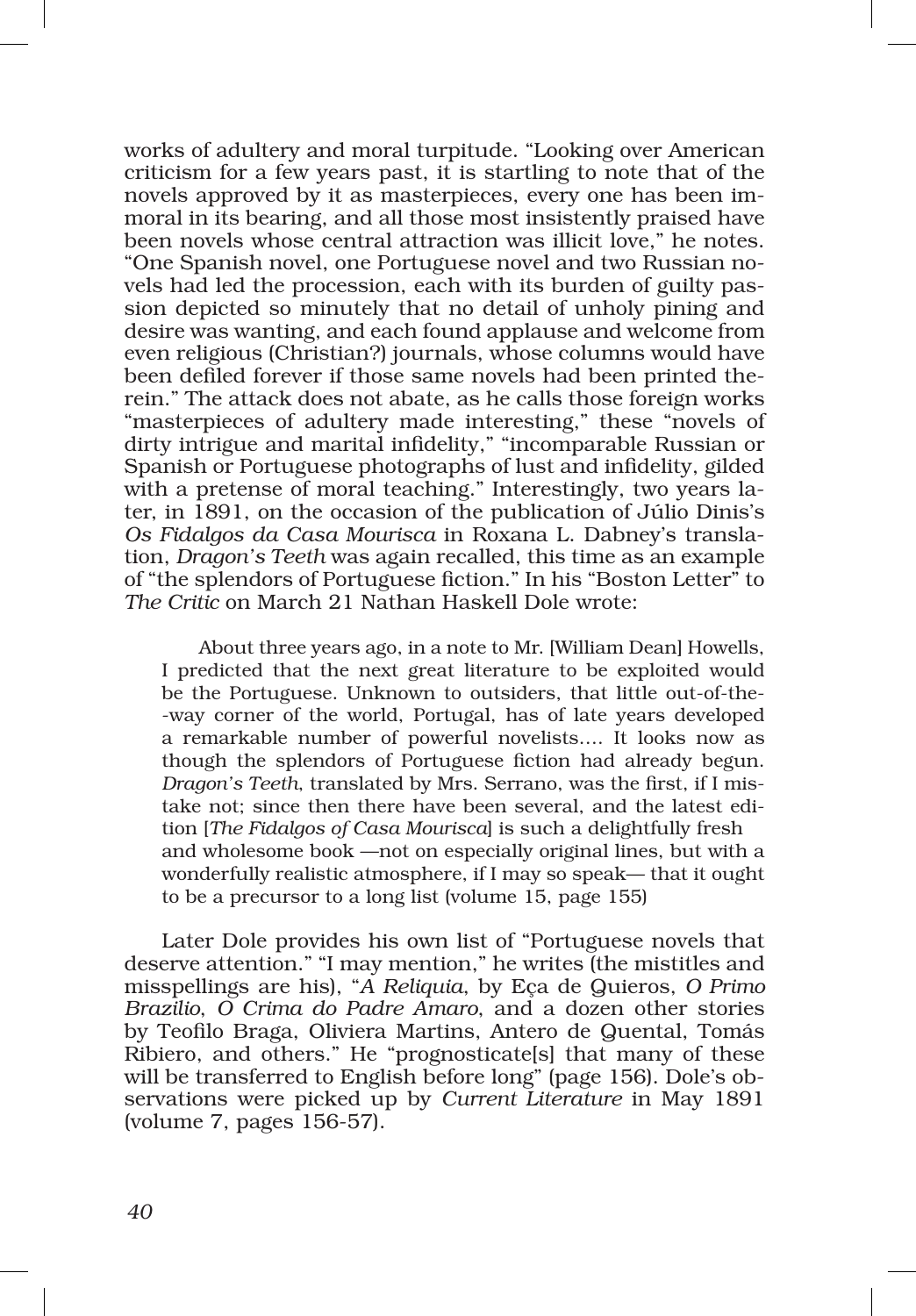In 1895 the Serrano translation of *O Primo Basílio* re‑emerged on its publisher's list. On 9 March, with Ticknor's backlist now absorbed by Houghton Mifflin—an acquisition that occurred just about one month after Ticknor had issued *Dragon's Teeth*  in March 1889—Eça's novel was reissued in the Riverside Paper series at 50 cents ("News and Notes," *The Literary World*, volume 26, page 79). On the same day *The Literary World* (page 66) car‑ ried an advertisement for *Dragon's Teeth*, as did *The Dial* a week later (March 16, volume 18, page 196). In April the book appeared on *The Bookman's* "List of Books Published During the Month" (volume 1, page 211). It could hardly have been expected, of course, that in its new 50 cent, paper form *Dragon's Teeth* would attract many, if any reviews, and it did not. In 1896 the book was reprinted in New York by R. F. Fenno & Co. The only known copy of this reprint is at the University of Minnesota.

In 1898, the war in Cuba and Puerto Rio prompted the *New York Times* to publish "Spain, History and Description," a list of books, recommending, under fiction, two Portuguese novels, *The Hidalgos* [*sic*] *of Casa Mourisca* and *Dragon's Teeth* the latter of which is described as being about "Modern Life in Portugal" (April 23, 1898, page BR274. Two years later, on October 6, 1900, the Serrano translation was mentioned in the *New York Times* when the paper of record took notice of Eça de Queirós' death in France ("Books and Authors," page BR8). The paragraph it devoted to the matter was lifted, without acknowledgement, from the September 22 issue of the London *Athenæum* (W. H., "Senhor d'Eça de Queiroz," no. 3804, page 386). Only the first sentence was original to the *Times*:

Even the diligent reader of book notes might fail to detect that there was such a thing as a distinctive Portuguese literature one which had, withal, proved a rather valuable mine for certain English writers who happened to know the language. What is generally admitted in Portugal as the most eminent novelist of that country has just passed away at Neuilly, near Paris, bearing the name of Senhor J. M. d'Eça de Queiroz. His first work of any note, *O Primo Basilio*, 1878, remains his greatest. It has been trans‑ lated into French under the title *Cousin Basile*, by Mme. Ratazzi; into German as *Eine wie Tausend*, and into English for Ticknor of Boston, in 1889, by M. J. Serrano, under the title of *The Dragon's Teeth*. This study of Lisbon life certainly proves him a powerful artist in realism—a style which he practically introduced into Portugal. *O Mandarin* [*sic*] appeared in 1880, and ran into more than one edition; and his other publications included *Scenas* [*sic*] *da Vida Devota* [*O Crime do Padre Amaro*], 1880, *A Reliquia*,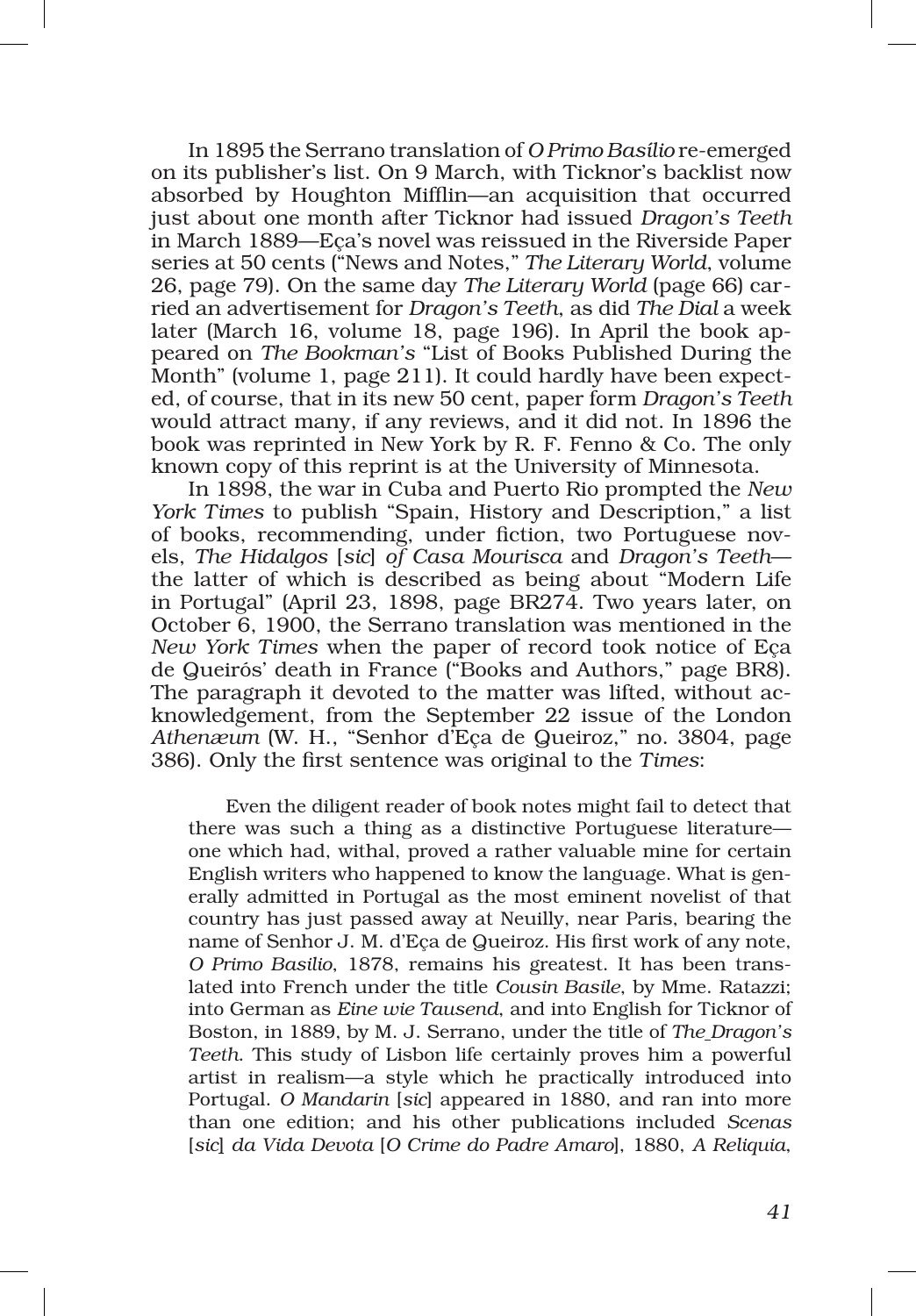a dream study of the passion, 1887; *Os Maias*, or *Episodios da Vida Romantica*, in two volumes, 1888, being a pungent attack on Portuguese society. He was for some time director of the *Revista de Portugal*. At the time of his death he was Consul General for Portugal at Paris, and resided at 35 Rue de Berri. In addition to his own books he had an amiable weakness for writing prefaces to those of other people. He performed this task for the *Aquarellas* of João Deniz, 1889; for the *Azulejos* of Pinheiro Pindellas, 1896, and also for the *Almanach Encyclopedico*, 1895 (page BR8).

(It is notable, too, in regard to Eça's presence in the American press, that "Prophetic View of the Kaiser Written 23 Years Ago," a translation of Eça's essay from *A Capital* in 1891, was reprinted in the *New York Times* on January 3, 1915 (page SM5). It was first printed in the London *Times*, as was duly noted in the American newspaper. A follow‑up article in the *New York Times*, "Was Kaiser's Divine Right Bought?"—taken from Professor Christian Gauss's book *The German Emperor as Shown in His Public Utterances*—draws on Eça's analysis [February 14, 1915, pages SM910]. Also of interest is "A British Pathologist's Analysis of Mono‑Ideism as the cause of the World Crisis" [*Current Opinion*, volume 58, February 1915, pages 105‑06], which concludes by quoting from Eça's essay on the Kaiser.)

Over the years *Dragon's Teeth* was pretty much forgotten. One critic, Ernest Boyd, used the occasion of the publication of Aubrey Bell's translation of Queiros' *A Reliquia* in 1925, to complain that up to that point only such atypical works of Eça's as *Perfection, The Sweet Miracle*, and *Our Lady of the Pillar* had been translated into English. "Nobody observing the succession of these little books would guess that Eça de Queiroz is the outstanding figure in contemporary Portuguese fiction, although he died in 1900," wrote Boyd (*Studies from Ten Literatures* [New York: Scribners, 1925], page 190). But he, too, took pains to run down *O Primo Basilio* in terms that were mild echoes of Maurice Thompson's attack thirty‑six years earlier:

*O Primo Bazilio*, which is highly esteemed by Portuguese critics as "a masterly, almost perfect book," is actually nothing more than an average specimen of the French Naturalistic school, and Cousin Bazilio might have been a creation of Maupassant's, in a Portuguese setting, a more restricted Bel Ami. But whereas Maupassant's sensual imagination does not really exceed the limits of Anglo-Saxon decorum, in this book Eca de Queiroz does not shrink from refinements of eroticism worthy of Zola, or rather d'Annunzio, for he is not so crude in his perverse allusions (page 194).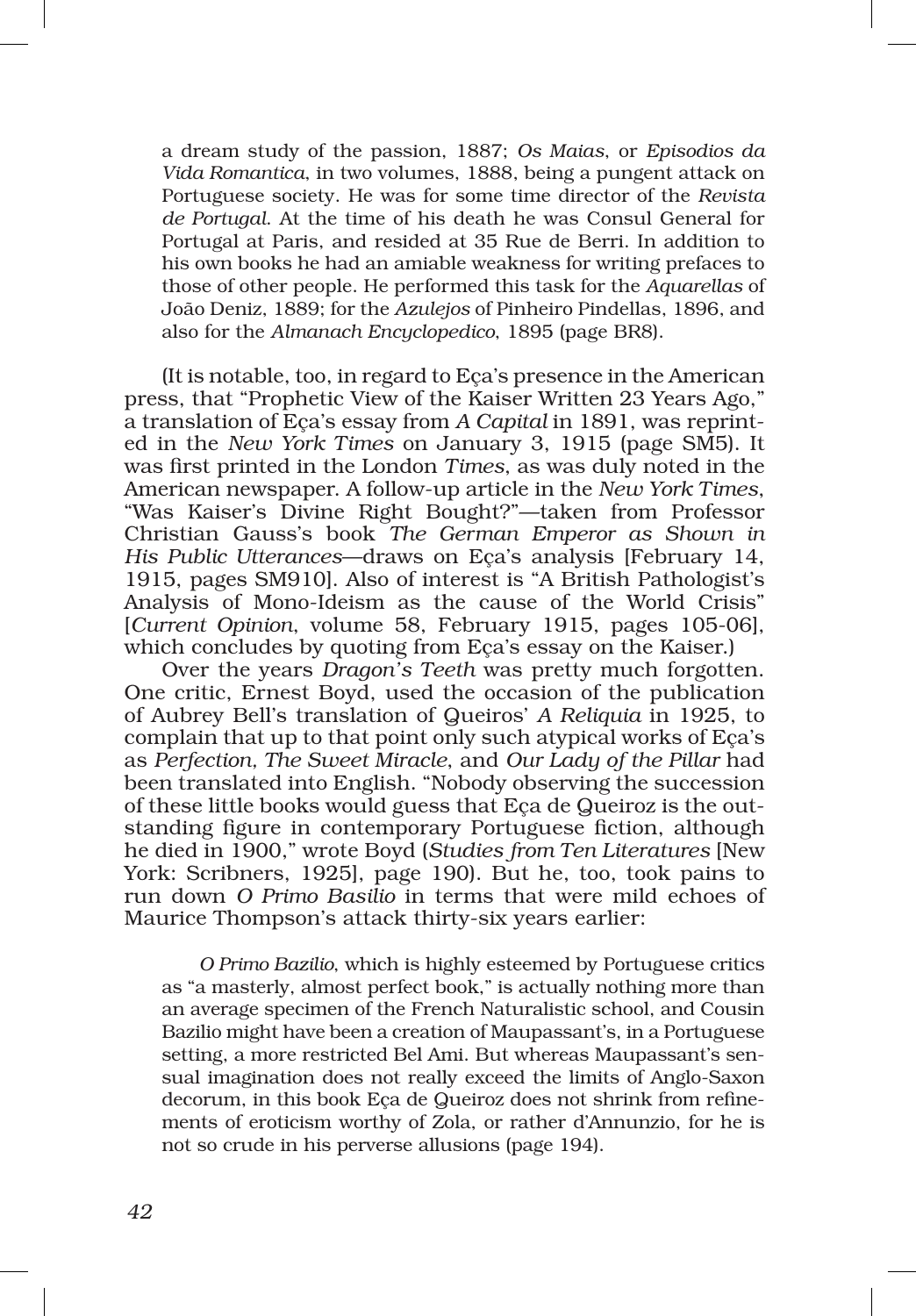If Boyd had no knowledge of the existence of *Dragon's Teeth*, the fact that Mary J. Serrano had once translated *O Primo Basilio* was not entirely lost in time, for it surfaced in 1953. When announcing the publication of *Cousin Bazilio*, in Roy Campbell's translation, the *New York Times* noted that "fifty years ago" Eça's novel had "appeared here in an expurgated edition under the title *Dragon's Teeth*" (October 5, page 25).

In 1972 Greenwood Press issued a reprint of *Dragon's Teeth*. Currently the book is available as a "Book‑On‑Demand Reprint," reprinted from microfilm of the original 1889 text.

#### Os Fidalgos da Casa Mourisca

During her lifetime the American Julia Parker Dabney was the acknowledged artist and best‑known writer in the Dabney family that for over a century maintained a presence in the Azores, principally on the island of Fayal. Yet it was not Julia Dabney but Roxana Lewis Dabney (1827‑1913) who undertook the daunting task of compiling three volumes of the *Annals of the Dabney Family in Fayal* (Boston: Alfred Mudge and Son, n. d.), beginning her work in 1880 and not reaching its conclusion until the turn of the twentieth century. This work was not translated into Portuguese until a century later when it ap‑ peared as *Anais da Família Dabney no Faial* (Horta: Instituto Açoriano de Cultura e do Núcleo Cultural da Horta, 2005). What the Dabneys meant to the Azores throughout the nineteenth century is stated succinctly by Francisco Cota Fagundes, in his introduction to *Stormy Isles: An Azorean Tale* (a transla‑ tion, published by Gávea‑Brown in 1998, of Vitorino Nemésio's *Mau Tempo no Canal*): "The Dabney family of Boston, American consuls and ships' agents from beginning to end of the last cen‑ tury—in addition to being philanthropists and true friends of the Azores—invested a significant portion of their wealth in the construction of attractive little palaces and generally raised the cultural level of the island. They were responsible for introducing the coastal‑whaling industry in the Azores" (page xxii).

Given Roxana Dabney's keen interest in setting down the details and course of her family's largely Portuguese history, it seems fitting that she complemented her work on the *Annals* with two published translations. Her first try, in 1867, was a Portuguese version of Mary Botham Howitt's *Strive and Thrive*: *A Tale* as *Quem Trabalha Tem Alfaias* (Lisboa: T. Quintino Antunes, 1867), a children's book that tells the story of "a fam‑ ily, suddenly reduced from competence to poverty, and of the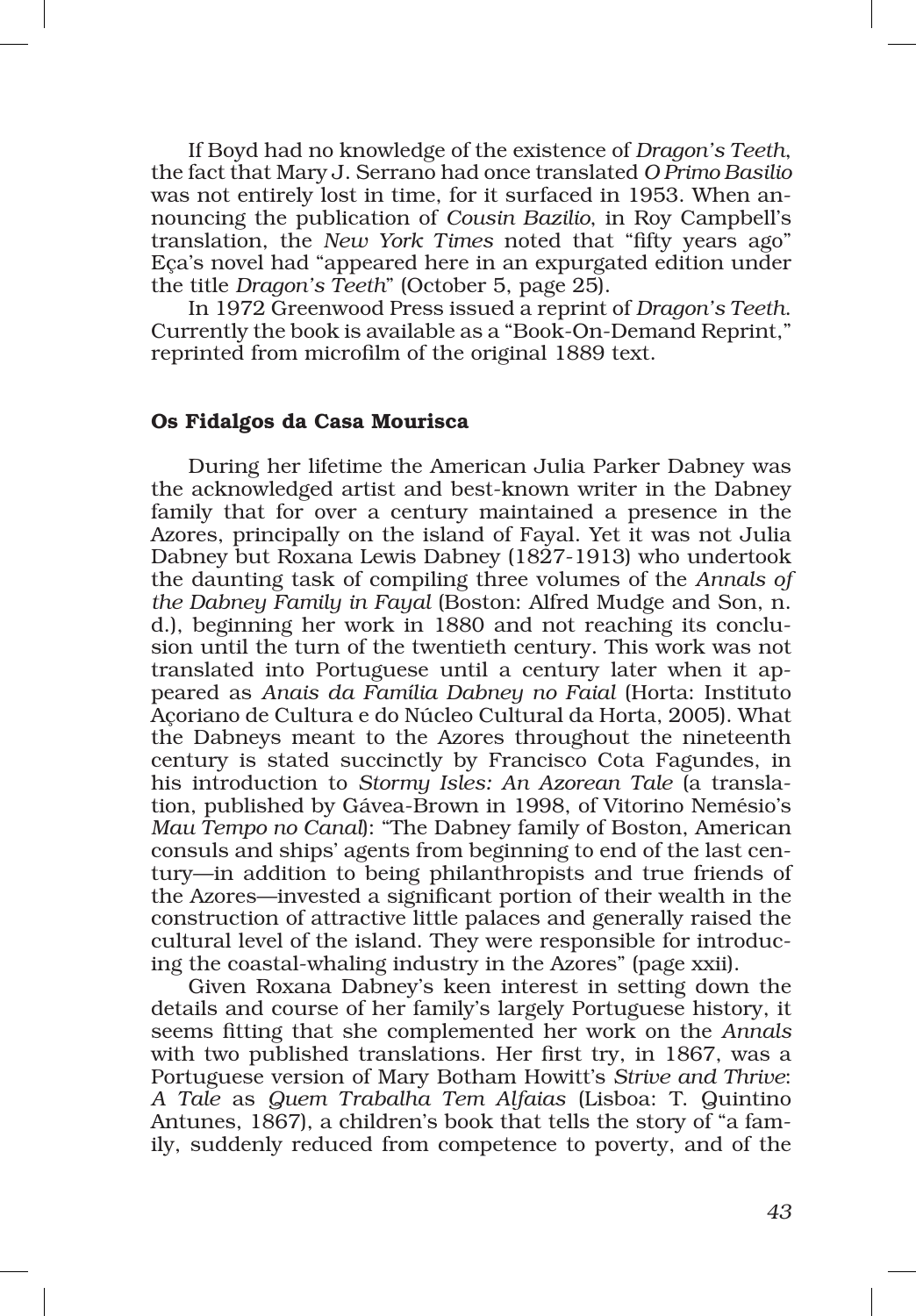manner in which the reverse is borne by the different members." *Strive and Thrive* was "trazudido em vulgar por uma senhora," it is stated on the title‑page, but the "senhora" goes nameless. A notation on the catalogue entry for the copy in the Widener Library, Harvard University, Cambridge, Massachusetts indicates that the "translation is attributed to Roxana Lewis Dabney."

Roxana Dabney's second translation was a version, into English this time, of *Os Fidalgos da Casa Mourisca*, Júlio Diniz's fictional family saga, published as *The Fidalgos of the Casa Mourisca* in 1891. Dabney prefaces her translation of Diniz's novel with an account of the author's life and literary reputation:

Joaquim Guilherme Gomes Coelho was born in Oporto in 1839. In 1856 he matriculated in the Medico‑Surgical School, from which he graduated with honors in 1861. His over-‑sensitive nature, aggravated, undoubtedly, by the fatal mal‑ ady which even in his student days caused him much suffering, prevented him from ever practicing his profession. Two of his brothers had died of the same—pulmonary consumption—which may have accounted for the sadness of his first verses, published in 1860, under the pseudonym of "Júlio Diniz." In 1861‑62 he published his first novel, "And English Family," and from that period until his death, in 1871, he published various tales and romances—mostly of village life—which were highly appreciated, not only for their intrinsic worth, but because they offered a certain novelty to the Portuguese public, nationalizing, as it were, the modern British romance, unknown in Portugal up to that period.

He has been criticised by some of his countrymen for his too great admiration for that school, but foremost among his admirers stands the great Alexandre Herculano; and to of his romances have been dramatized, and are among the Standard Plays of Portugal; the *Rector's Pupils*, and the *Fidalgos of Casa Mourisca*. This last he wrote in Madeira, in two successive winters, in which he vainly sought for relief from the disease with which he so manfully wrestled. It was while correcting the proof sheets of the *Fidalgos* that he finally gave up the battle—September 12, 1871. One of his contemporaries writes: "The soul of Gomes Coelho was as pure and ingenuous as the scenes he so delicately depicts. His spirit is embodied in his works and will live as long as we know how to appreciate the beautiful in art" (pages iii-iv).

On March 6 the *New York Times* listed *The Fidalgos of Casa Mourisca* under "Books Received," and on 14 March, both *The*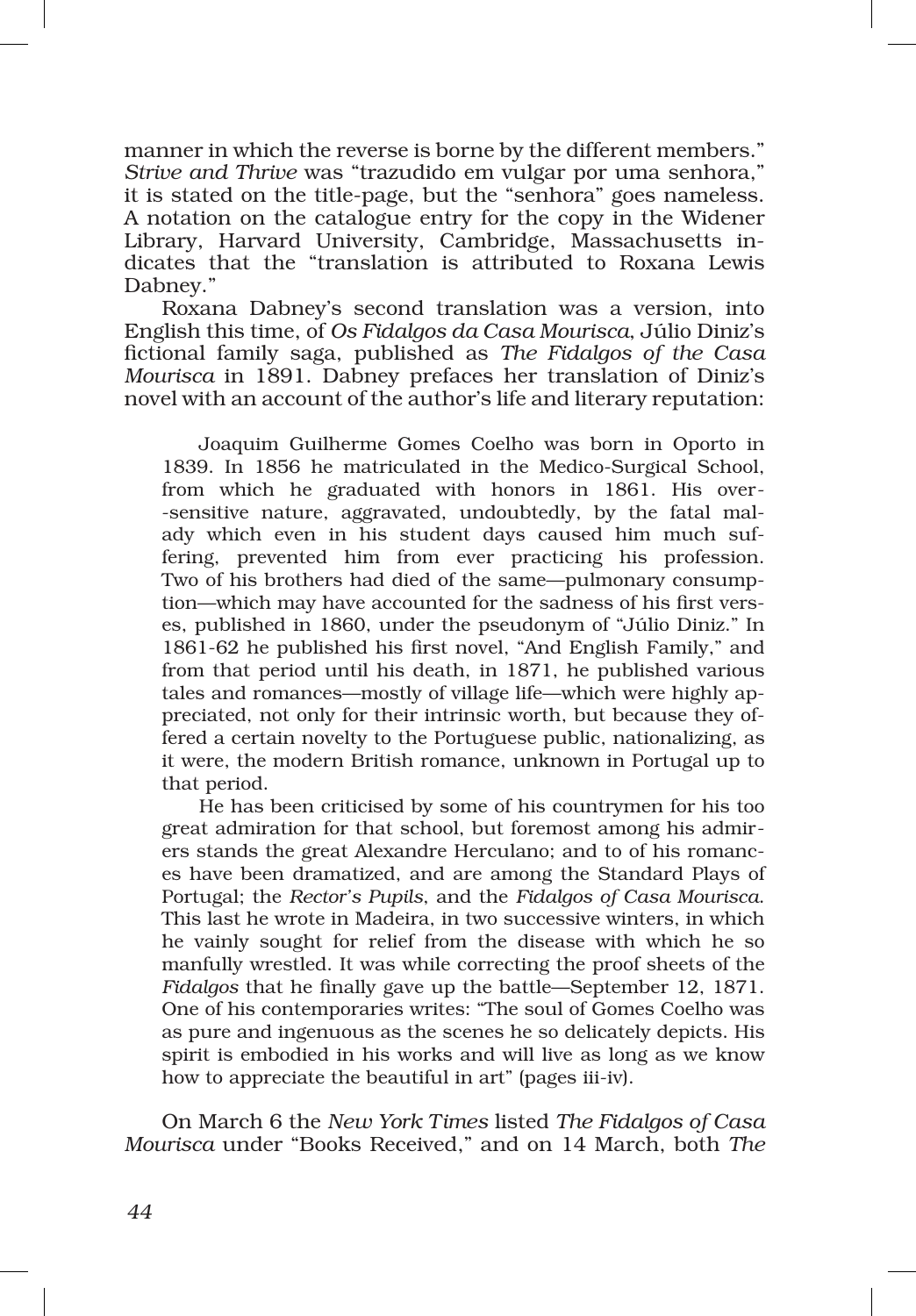*Dial* (Chicago) and the *New‑York Daily Tribune* listed it under, respectively, "Publications Received" (volume 15, page 148) and "Books of the Week" (page 8). A week later, in his "Boston Letter" to *The Critic* (New York), Nathan Haskell Dole devoted several paragraphs to the book and its translator, along with a prediction about the future for the publication of Portuguese literature in America:

About three years ago, in a note to Mr. [William Dean] Howells, I predicted that the next great literature to be exploited would be the Portuguese. Unknown to outsiders, that little out-of-the way corner of the world, Portugal, has of late years developed a remarkable number of powerful novelists. Then there is the great empire of Brazil,—now a republic,—with its own tremendous problems of emancipation and revolution, both worked out peacefully and without bloodshed. Such epoch-making changes have an influence on literature, and the crop of writers which has been springing up during the past decade will be reinforced in the ten years to come.

It looks now as though the awakening to the splendors of Portuguese fiction had already begun. *Dragon's Teeth*, translated by Mrs. Serrano, was the first, if I mistake not; since then there have been several, and the latest edition is such a delightfully fresh and wholesome book—not on especially original lines, but with a wonderfully realistic atmosphere. If I may so speak—that it ought to be a precursor to a long list. I refer to Miss Roxana L. Dabney's translation of Coelho's *The Fidalgos of Casa Mourisca*, a work which has been dramatised and is a stand play in Portugal. The Dabneys have long been identified with Portuguese Fayal. Miss Dabney's grandfather, her father, and now her brother have successively acted as United States Consul at Fayal. Through Mr. Hastings Hughes, brother of "Tom" Hughes, I learn that Mr. Dabney's father was one of the most unselfish American patriots during the Civil War. In order to prevent blockade‑running of the Southern ports he bought up the entire coal supply of Fayal, and refused to sell to Confederate cruisers, thereby incurring the enmity of Capt. Sumner of the Alabama, and obliging himself to sail his ship Azores under the British flag and a different name. This same ship carried free the full freight of coin sent to Fayal by Boston philanthropists during the famine there twenty years ago. By such acts Mr. Dabney made his name dear to every peasant on the island.

Miss Dabney, to whom Portuguese is almost a native tongue, and who is familiar with Portuguese habits and customs, makes an admirable interpreter for "Júlio Diniz," as Senhor Coelho calls himself. Her English is simple and fluent, though not with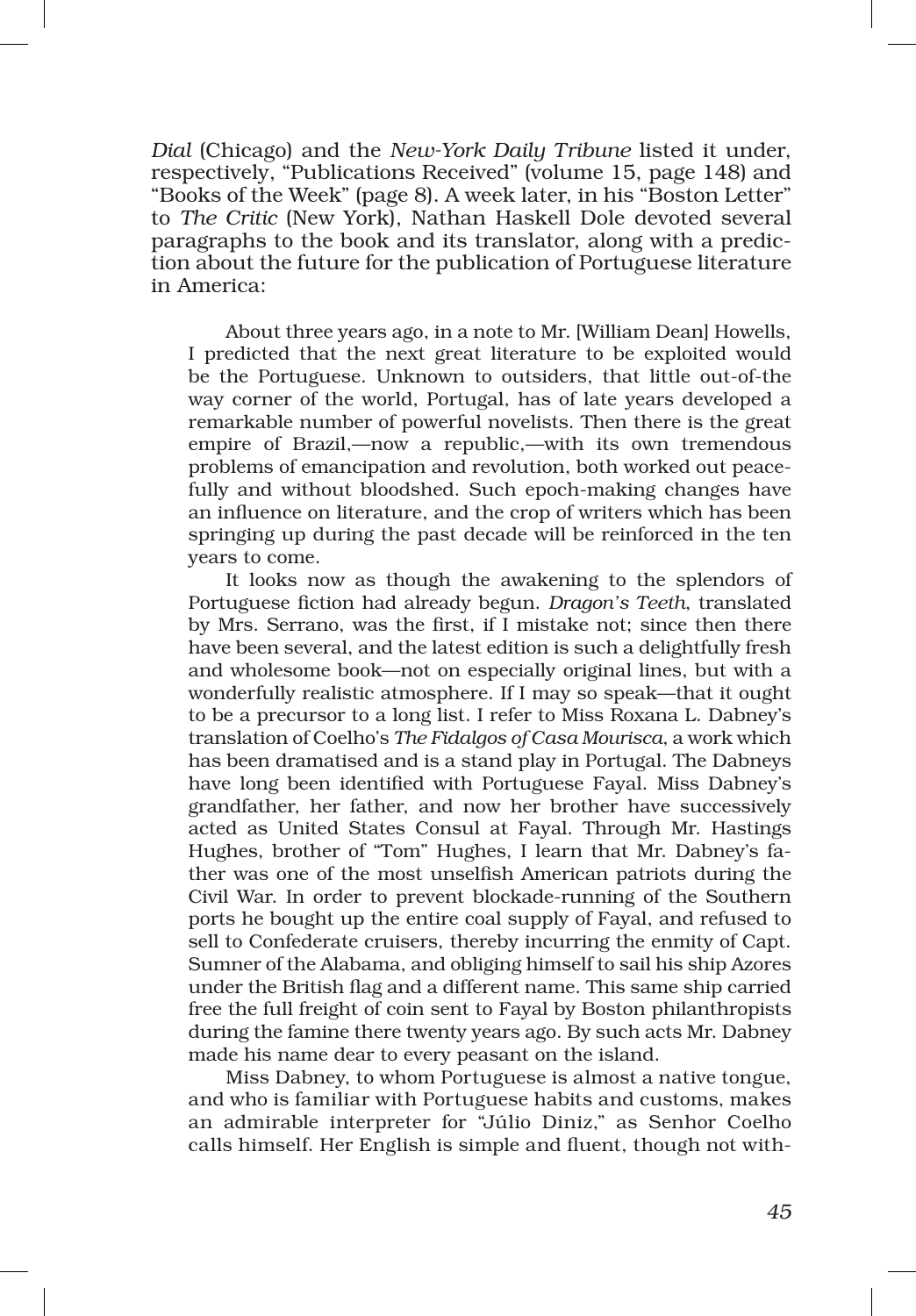out a certain touch of quaintness which only adds to its charm.

But there are many more Portuguese novels that deserve attention: I may mention *A Reliquia*, by Eça de Queiros, *O Primo Brazilio*, *O Crima do Padre Amaro*, and a dozen other stories by Teofilo Braga, Oliviera Martins, Antero de Quental, Tomás Ribiero, and others. I prognosticate that many of these will be transferred to English before long. D. Lothrop Co. are much pleased with Miss Dabney's work" (volume 15, pages 155‑56).

Several observations about Dole's remarks are in order. Obviously he does not know that *Dragon's Teeth* was the title given to Mary J. Serrano's translation of Eça de Queirós's novel *O Primo Basilio*, published by Ticknor in Boston in 1889. As for the statement that there were translations of several other Portuguese novels published in America between 1889—when *Dragon's Teeth* appeared—and 1891—when *The Fidalgos of Casa Mourisca* was published, there were, to the best of my knowledge, no English‑language versions of any other Portuguese novels published in the United States. Too obvious to be singled out and named, moreover, are the mistakes Dole makes in setting down the names of Portuguese writers and the titles of their books are obvious and need not be singled out.

On March 23 the *Philadelphia Inquirer* published a review of the Dabney translation titled "Charming Portuguese Romance":

D. Lothrop Company, the Boston publishers, are to be congratulated in finding the very charming Portuguese romance, "The Fidalgos of Casa Mourisca," by Júlio Diniz, the English translation being made by Roxana L. Dabney. "Júlio Diniz" was the pen name of Joaquim Guilherme Gomes Coelho, who was born at Oporto in 1830. He studied medicine, graduating in 1861, and died in 1871 of consumption. He died, in fact, while correcting the proof sheets of this novel now introduced to American readers. Several of his romances have been dramatized, and have a permanent place upon the Portuguese stage. The present novel, it is evident, readily lends itself to dramatization, it being one of the author's agreeable methods not to linger long enough upon a situation or episode to exhaust its interest. He passes swiftly, almost simply from one episode to another. "The Fidalgos" is a pastoral romance, an idyll of Portuguese country life. The old Portuguese aristocrat is portrayed in Don Luiz; the change from the old order to the new, after the revolution and the constitution granted by Don Pedro, is illustrated in his son Jorge, who, with the assistance of the farmer Thome, restores the family estates by the earnest study and in‑ dustrious practice of agriculture. The love between Jorge and the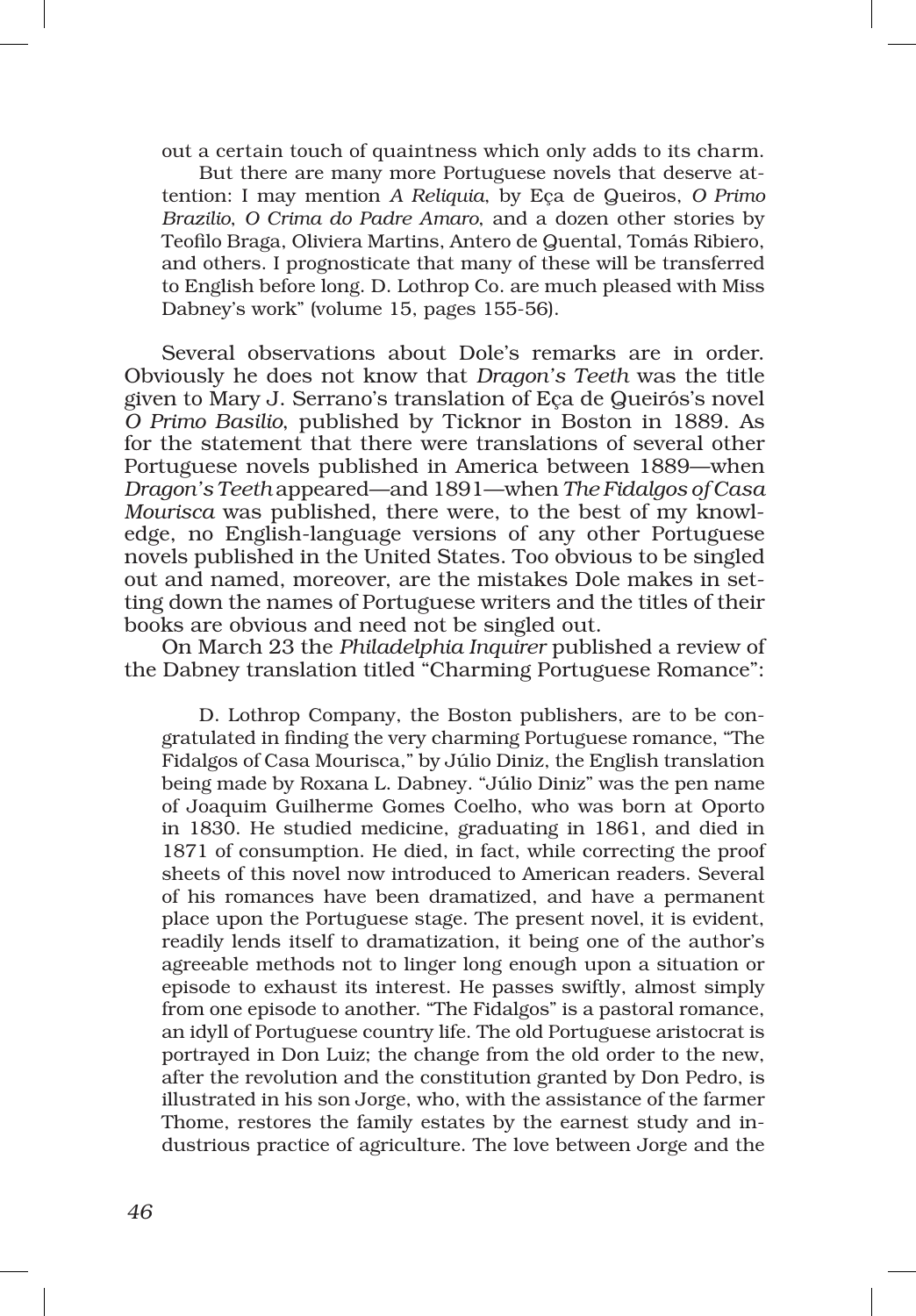beautiful Bertha, daughter of Thome, culminates, in spite of family pride and prejudice, in the union of the old order and the new.

"The Fidalgos" is a first and easy lesson in democracy for the Spanish aristocrat.

To the American reader, aside from the charm of a simple and unaffected love narrative, it is interesting because it portrays the strength of the caste feeling in Portugal and Portuguese rural life. It is a genuine romance, without, we had almost said, being romantic, if such thing can be. (page 8)

On March 26, under "Books Received," the *Christian Union* (New York) listed *The Fidalgos of Casa Mourisca* (volume 43, page 416). Two days later Diniz's novel was reviewed in *The Literary World* (Boston):

Roxana L. Dabney has done good service to novel readers in translating this story by Joaquin G. G. Coelho, whose no de guerre was Júlio Dinos [*sic*]. Delicate and simple in his literary tastes, he depicted the village life of his country as it might be if English industry conquered Portuguese pride of ancestry and indolence. His emphasis on character in opposition to rank was delightful to the middle-class people of his land, who regarded his novels as harbingers of equality. The directness and vivacity of this tale remind the reader of Jane Austen, and there is sufficient plot to offset the prosy conversations; these, however, are always short. The book treats a life so different from our own that it well repays perusal (volume 22, page 111).

On March 30 *The Fidalgos of Casa Mourisca* was favorably reviewed under "New Novels" in the *New‑York Daily Tribune*:

*The Fidalgos of Casa Mourisca* is a Portuguese novel, written twenty years ago by Gomes Colebo [*sic*], a popular author in his own country, under the nom‑de‑plume of Julia [*sic*] Diniz. It intro‑ duces us to quite a new field of fiction. On the one hand we find a class of ancient nobles, whose obstinate adherence to feudal ideas has thrown them back upon themselves, ruined their estates, and left them only pride and poverty; on the other hand is shown the new Portugal, based on thrift, energy and sense, which is rapidly transferring the wealth and influence of the Nation to a young generation having no claims of blood, but a very hearty faith in self-‑help and liberal doctrines. The principal characters here are an old, proud and impecunious fidalgo and his sons, and a prosper‑ ous former retainer of the decayed nobleman, who has risen while his old master was sinking. Love plays an important part in the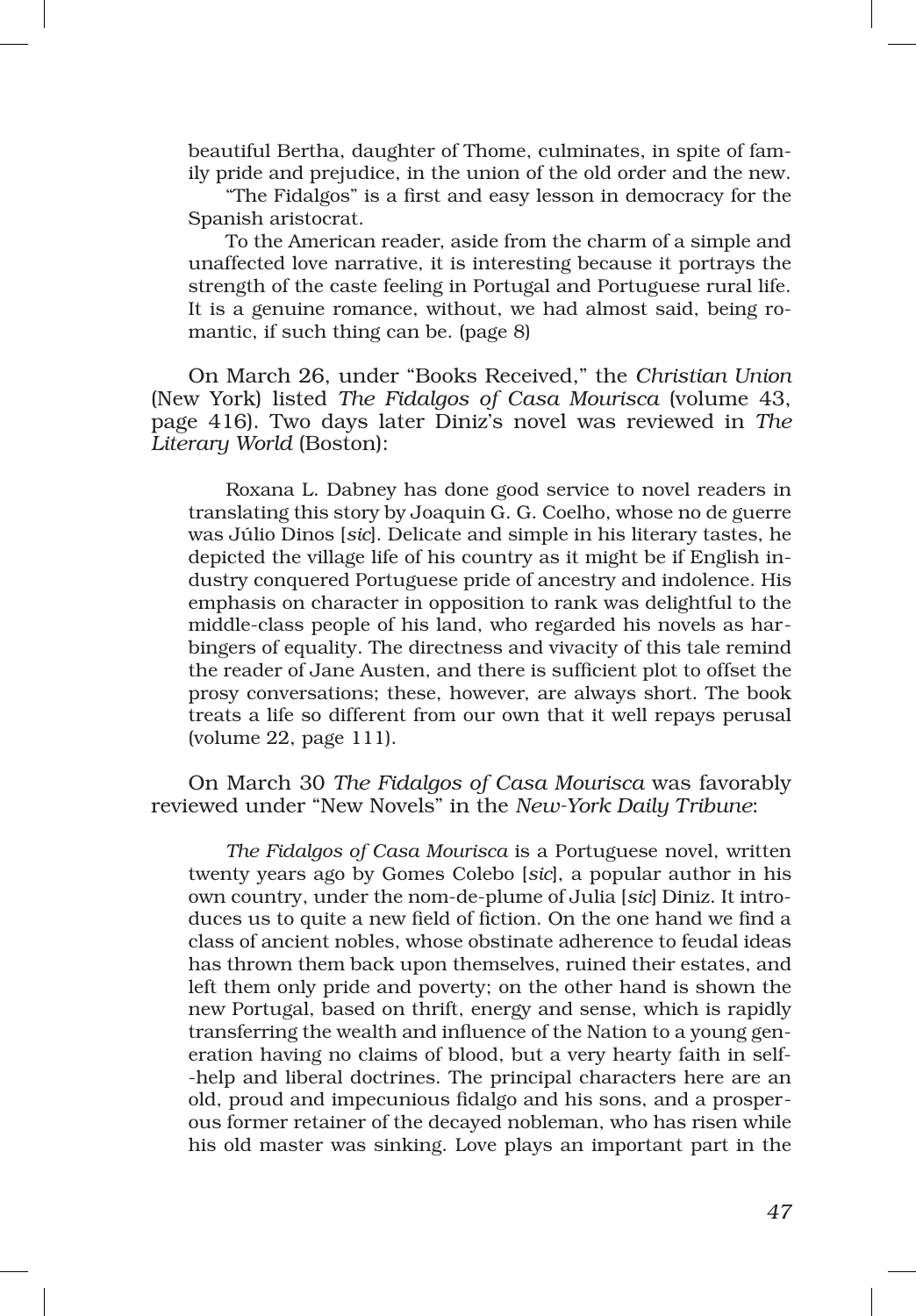story, and in the end acts as a universal solvent. The author writes well and strongly, and invests the unfamiliar scenery and action with an interest sufficient to overcome this strangeness. It is evidently drawn from and to the life, and it proves that Portuguese fiction in its higher rank has no apologies to make or allowances to claim in competing with the literature of other countries (page 30).

An advertisement in *The Nation* (New York) on April 9 quotes the *Brooklyn Times* to the effect that *The Fidalgos of Casa Mourisca* "can be read with interest alike for the story's sake, the refined manner of its telling, and the fact that it is one of the first and one of the best of modern Portuguese romances introduced to American readers" (volume 52, page iv). *The Nation* had listed the novel as one of its "Books of the Week" on March 26 (page 272). On April 11, under "News and Notes," *The Literary World* reported that the father of Miss Dabney, the book's translator, was the Consul of Fayal, "who gave free freight in his vessel to the cargo of corn sent by Boston friends during the famine" and who, during the Civil War helped to "prevent blockade-running" (volume 22, page 133).

On April 25 *The Literary World* ran Lothrup's advertisement for *The Fidalgos of Casa Mourisca*, quoting from *The Literary World's* own review of March 28: "The directness and vivacity of this tale remind me of Jane Austen" (volume 22, page 150), as well as the publisher's own puff: "In Portuguese literature we have a new and unexplored field, and the very freshness and novelty lend zest to the reader. *The Fidalgos of Casa Mourisca*  presents in most attractive form the best phases of Portuguese life, and shows the struggle between the old aristocratic ideas that formerly held sway and the progress of modern thought" (volume 22, page 150).

In May, under "Brief Comment: Literary Doings," *Current Literature* alluded to Nathan Haskell Dole's prediction of "a speedy exploitation of Portuguese literature by translators" (volume 7, pages 156‑57). On May 3, the *Morning Olympian*  (Olympia, Washington) published the following notice:

"The Fidalgos of Casa Mourisca," a pleasing love romance and an agreeable story, is translated by Roxana L. Dabney from the Portuguese of Gomes Coelho. This was the last novel of the author, who died 20 years ago at the age of 32. He admired the modern English fashion of story telling, and imitated and introduced it in his own country. He is better known, perhaps, under the pen name of "Júlio Diniz." The story is well calculated to interest American readers in the best phrase of Portuguese literature and can be read with interest alike for the story's sake, the refined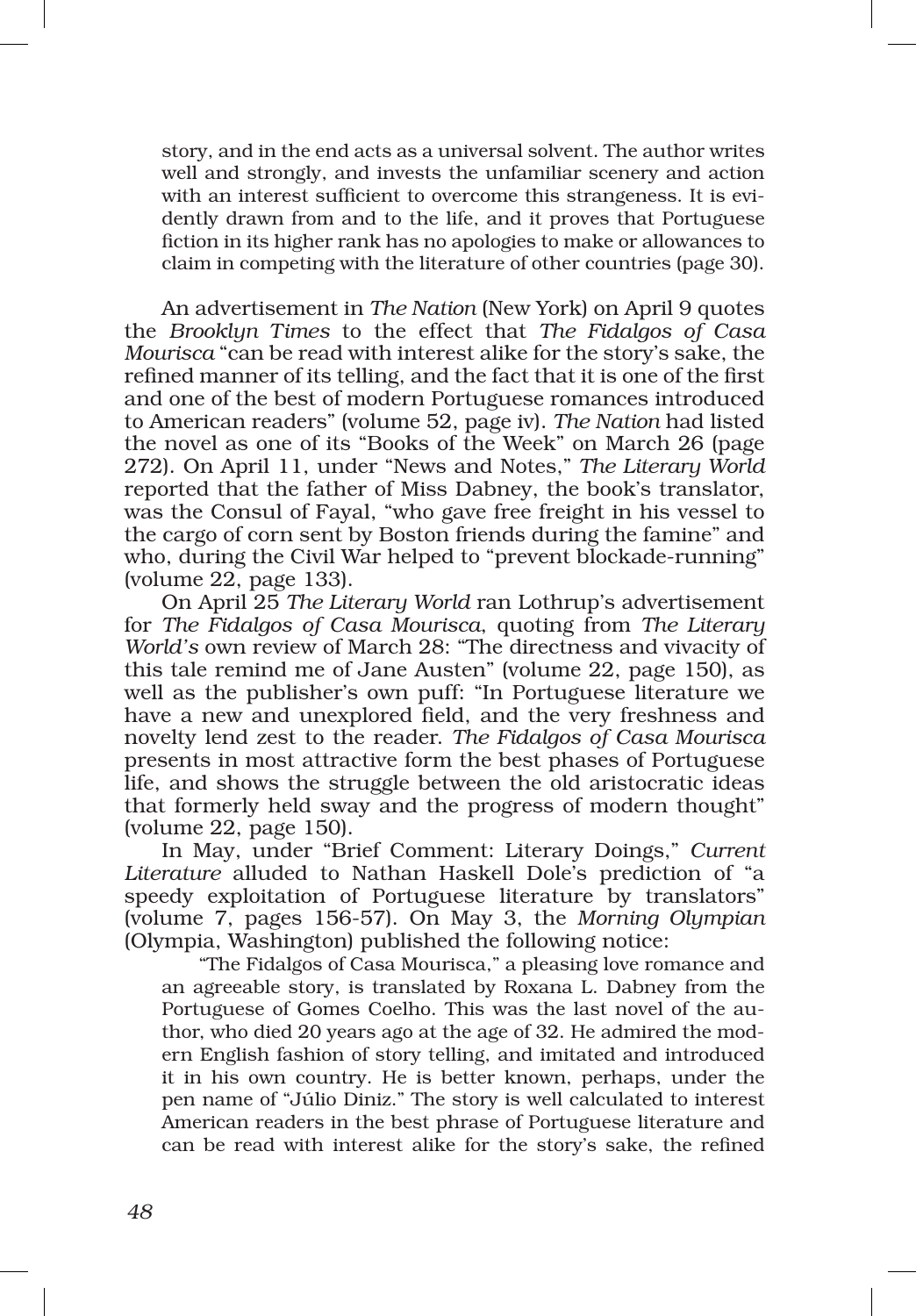manner of its telling, and the fact that it is one of the first and one of the best of the modern Portuguese romances to be introduced to American readers (page 2).

On May 30, under "Recent Fiction," *The Critic* published a short review of *The Fidalgos of Casa Mourisca*:

Translated from the Portuguese of Joaquim Guilherme Gomes Coelho ("Júlio Diniz") by Roxana L. Dabney, is spoil for the English novel-reader taken from comparatively fresh territory. The story itself is one of provincial life amid the changing political and economic conditions of a half‑century ago in Portugal. The love parts of it strike one as peculiarly unsophisticated, passion at first sight, and declaration almost, being as common as in a fairy story. The characters of Thomè, the farmer, and Don Luiz, the decayed nobleman, are drawn with the most distinctness. The translation, aside from some slight inconsistencies in the rendering of proper names and titles, appears to be thoroughly good. The reader will find in Mr. Dole's Boston letter in *The Critic* of March 21 some interesting facts about Miss Dabney, the translator (volume 15, page 286).

In "Recent Books of Fiction," an omnibus review in the June issue of *The Dial*, William Morton Payne wrote approvingly:

One more novel from the Iberian peninsula claims our attention, and directs it to a literature almost unknown to English readers,—that of Portugal. The name of Coelho is as unfamiliar as a name well can be, and yet, to judge from *The Fidalgos of Casa Mourisca*, it is one to conjure with. This work is a beautiful example of a type common enough in Continental fiction,—the type which aims to depict the conflict between conservatism and liber– alism, between aristocracy and democracy, between old ideas and new. For the current of that Revolution which has swept away the old order of things in France and Italy, and which is fast sweeping it away in the Teutonic North, has not passed by the lands beyond the Pyrenees; and even Portugal, perhaps the last of European countries to feel the influence, has awakened to the consciousness that "God fulfils himself in many ways." But the course of the current there, as elsewhere, has not been unimpeded, and many a feudal custom, many a proud family, has long resisted the invading flood of the modern spirit. To describe such a family, with its characteristic modes of life and thought, was the task of Senhor Coelho in this story, as the title indicates, for "fidalgo" is obviously the Portuguese form of "hidalgo," and the term "Casa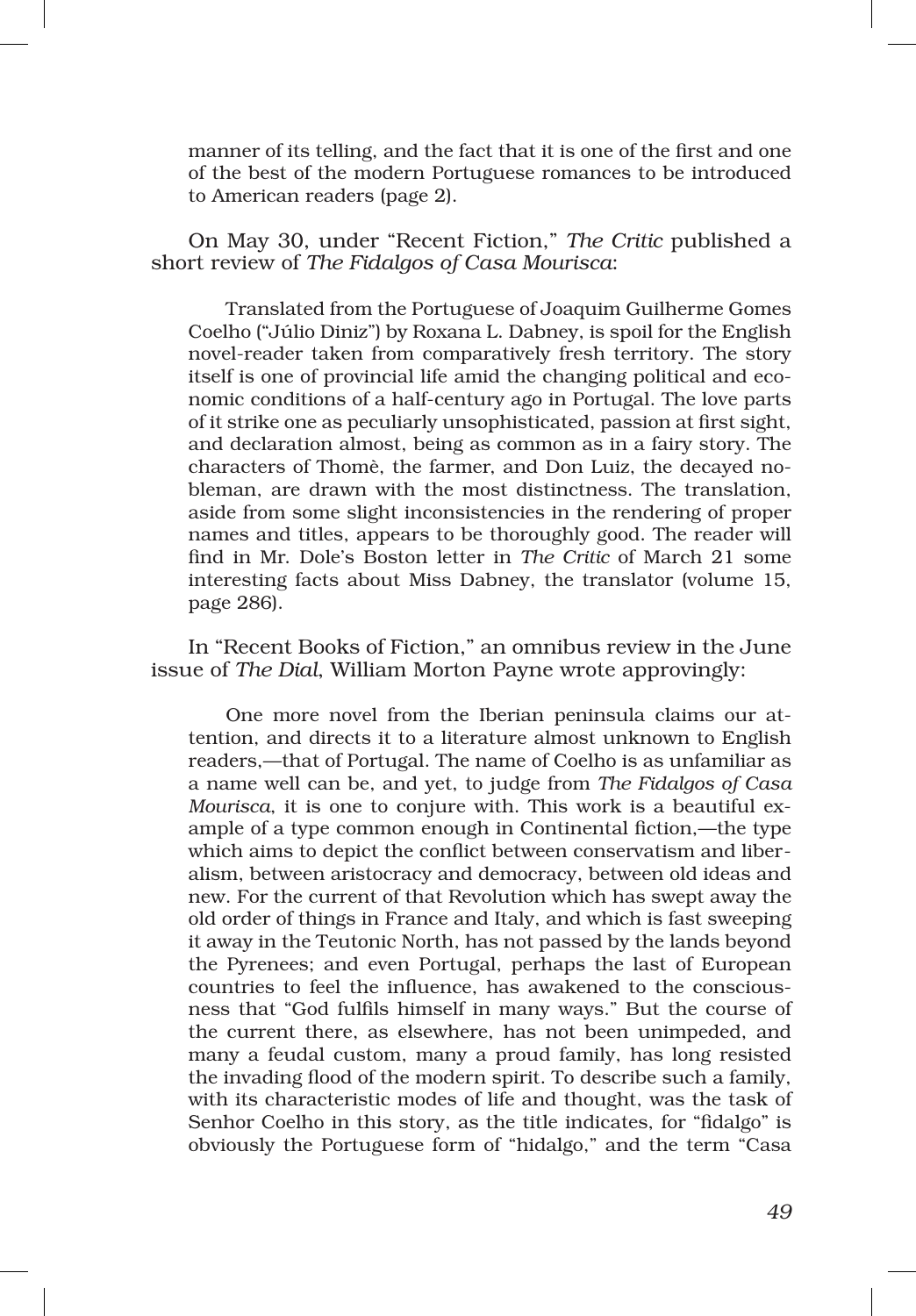Mourisca" is used in the sense in which Jules Sandreau made "La Maison de Penarvan," the title of one of his most charming stories. Indeed, we have often been reminded of that work in reading Senhor Coelho's novel. For the Portuguese romance has the same grace and simplicity of style, presents the same sort of ideals, and offers the same contrast between the aristocrat, on the one hand, and the industrious, self-made, self-respecting farmer, on the other. And in both stories alike, the younger generation puts an end to the estrangement of feeling characteristic of the elder, and the old spirit becomes wedded, both literally and symbolically, with the new (volume 12, pages 52‑53).

Lothrup's advertisement in *The Critic* for June 13 quoted from both *The Literary World* ("The directness and vivacity of this tale remind the reader of Jane Austen") and the *Chicago Times* ("An example of the best modern Portuguese fiction very fluently and very cleverly Englished") (volume 15, page 1). (The advertisement is repeated in *The Literary World* [November 21, 1891], volume 22, page 457.) *The Fidalgos of Casa Mourisca* was listed as one of "The Best Books of 1891" by *The Literary World* in its issue for January 2, 1892 (volume 23, page 8).

But its favorable reviews and its appearance on *The Literary World'*s year‑end list did not bring Diniz's novel an American success. It did not help, moreover, that its publisher, the D. Lothrop Company, according to the *New York Times* on January 6, 1894 (page 1), failed in the early days of January 1894. The fate of Roxana Dabney's *Fidalgos of the Casa Mourisca* was to be entirely forgotten. But there were two exceptions. In 1898 it was one of two Portuguese novels (Eça's *Dragon's Teeth* was the other) recommended by the *New York Times* as useful reading to anyone interested in "Spain, History and Description" (April 23, page BR274); and in 1902 remaindered copies of the novel were being sold at New York City's Wanamaker Store for twenty cents apiece (*New York Times*, September 16, page 4).

## Appendix

The review mentioned by the American novelist and jour– nalist Harold Frederic in his report from London for the *New York Times* was published in the July 13, 1889 issue of *The Academy* (volume 36, pages 15‑16). Its author was Oswald Crawfurd (1834‑1909). A diplomat with extended service in Lisbon, Crawfurd published three books about Portugal: *Travels in Portugal* (as "John Latouche") (1875), *Portugal Old and New*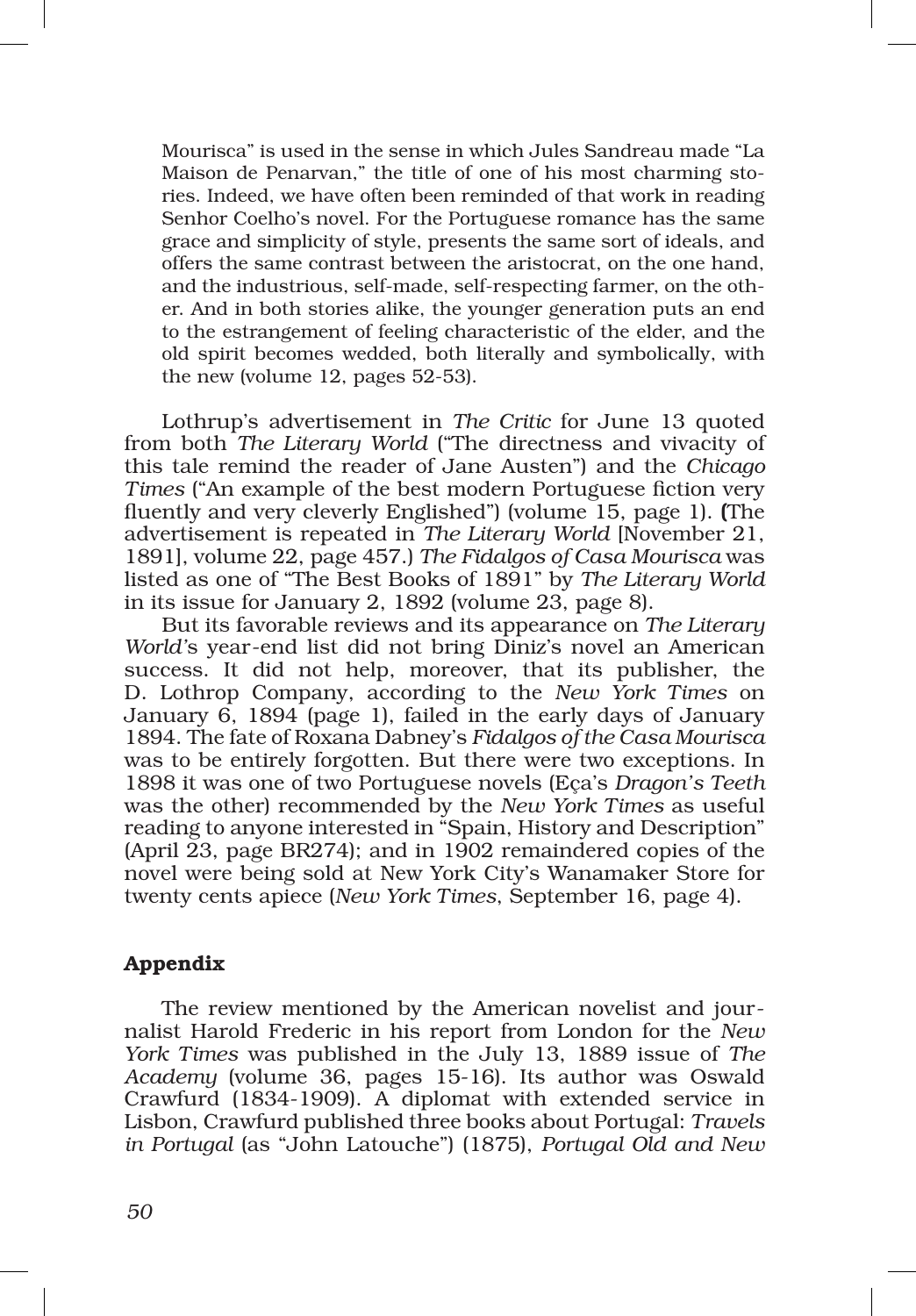(1880) and *Round the Calendar in Portugal* (1890). Crawfurd's sympathetic review is especially remarkable for its willingness to distinguish Eça de Queiros's talents and achievement from those of the literary Naturalist Zola or his followers.

#### "A Portuguese Novel"

*Dragon's Teeth*. A Novel from the Portuguese of Senhor Eça de Queiroz, translated by Mary J. Serrano. (Boston: Ticknor; London: Trübner.)

If the "naturalists" go on much longer on their present lines, if they refuse to abate anything of the full rigour of their theories, they will go some way to push the novel out of sight and mind altogether, and let in that ancient enemy of the novel—the drama. No moderate‑minded critic, indeed, can deny the great service that is being done to fiction by these realistic innovators—even by the most narrow and intolerant of them. It seems to me that they have done, and are doing, for literature what the Pre‑Raphaelites did for painting. There is certainly a realistic Slough of Despond to be waded through before we can reach to firm ground beyond; and the novelist and his readers must do this penance and suffer this expiation for a good deal of weak, false, and over‑sentimental fiction that has lately been in favour.

In the mud of this same Slough the weakling sticks, the strong man shall win through. For the present, therefore, we must put up with dirty ways and rough traveling; but there is a limit. There are, we all know, many honest, moderate, and intelligent readers whom no theorist shall ever persuade that the art of fiction is not something beyond a mere demonstration of the pessimistic theory of human life, and who will have it that a story should be some‑ thing more than a photographic representation of the acts and deeds and motives and talk of commonplace mean‑minded men and women. No argument, no mockery, no clever writing of realistic novels, with nothing unsavoury and disagreeable in life left out, shall persuade these moderate‑minded readers and critics that fiction, rightly considered, is not an interpretation of life through art methods, rather than a minute reiteration of its meaner details. Such critics will never allow that the higher fiction is not a seizing of the essential and salient points rather than a conglomerate of everything. The Zolaists claim to know everything of the ways of this world, and to set down all they know; but, granting for argument's sake that they are omniscient, it may be urged that omniscience, recording all it knows, would achieve an absolutely unreadable novel, unreadable for length and monotony. The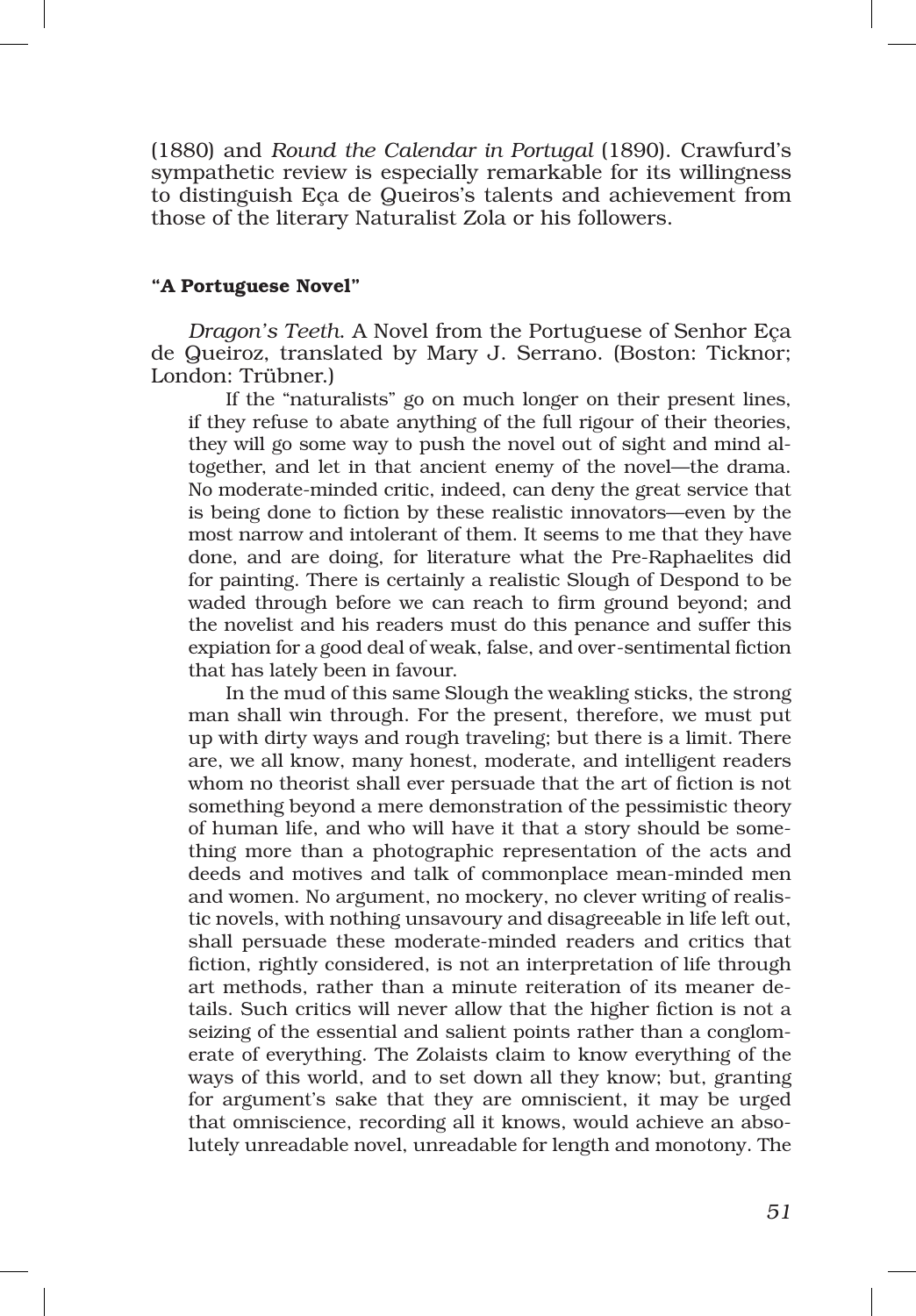Zolaists, to do them justice, have never gone quite so far as this. Their novels are not mere photographs. To a considerable extent they are, in spite of their author's theories, selections of salient points, often admirable presentments of life—of such life as has been passed through the mental alembic of men of undoubted literary talent. It is the alembic itself that there is some reason to quarrel with. It is the imperfect vision, the extraordinarily limited vision, that seems to those who do not accept all their methods, or perhaps share all their blindness, to vitiate their best work.

M. Zola and his disciples have treated all schools and all methods but their own with such contumely and contempt that it is difficult in our turn not be contemptuous of their intolerance. To take but one point in the new doctrine—the Zolaistic abhorrence of the hero and the villain. Is it really a fact that there are no men who, in the drama of life, act atrociously, none who play their parts nobly and well? My personal experience is quite the other way, and I express it the more confidently because a chain of great men from Shakspere to Victor Hugo are dead against M. Zola on this point. I absolutely refuse to believe that M. Zola and his young friends of the Paris Boulevards know more of life than Shakspere and Molière, Dickens and Balzac. Everyone of these greater writers admits the existence of that neutral tint of meanness and self-‑seeking, which is the dominant colouring on the Zolaists' canvas, but everyone of them has shown that he is aware too of a soul of good in the world as well as a soul of evil. To make a true report of life they personify the one as a hero and the other as a villain

Now, in examining the work of the great Portuguese novelist, Senhor Eça de Queiroz, it is well to bear this particular point in mind. The Portuguese novelist is a "naturalist" of the school of M. Zola, but he is hardly a follower. It will presently be shown how he has refused to accept this particular tenet and many others of his master. He is so extreme a realist that it would be easy in this very novel to pick out a passage or two that would, should, bring a blush to the cheek of M. Zola himself, if, since *La Terre*, that eminent writer has not got beyond this particular demonstration of emotion. This, the realists will say, is a performance to be proud of; but Senhor Eça's hardest critic will admit that in his pages, though he never shirks plain speech, there is never "Dirt for Dirt's Sake."

*Dragon's Teeth* is the translation into fair English of Senhor Eça de Queiroz's best novel, *O Primo Bazilio*. The translator's title appears to be an invention of her own. It is, perhaps, a tolerably taking and appropriate title from the lending library point of view, but in dealing with a masterpiece it would have been a hundred times better to stick to the book's true name.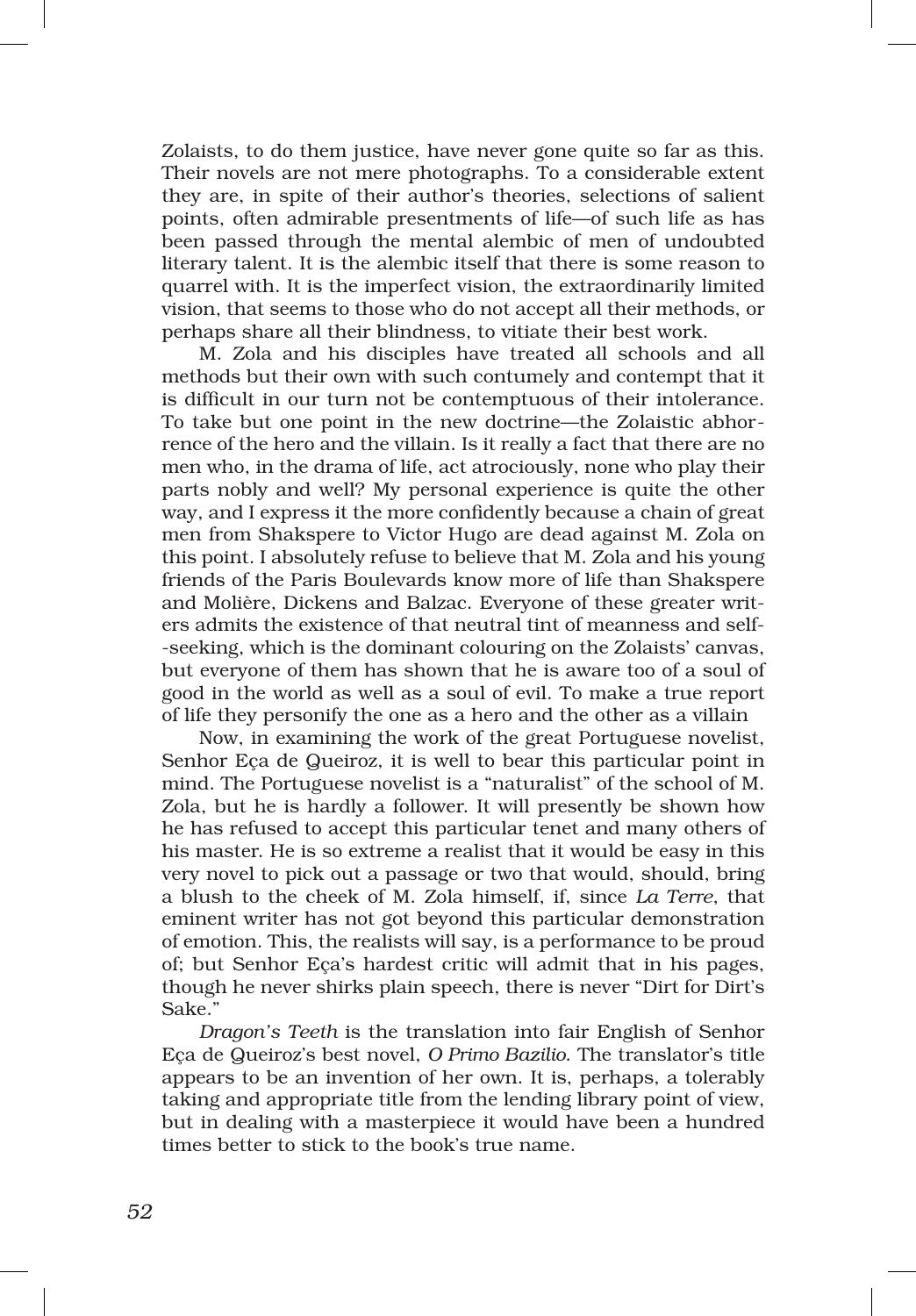Senhor Eca de Queiroz is at present not only the most eminent novelist of Portugal, but of the whole Peninsula; and what is odd is that he has found favour with the reading public of Spain and Portugal by literary methods which are the reverse of those followed in either of these two very literary nations. To a northern taste, the fault of Peninsular prose literature is an over-‑rhetorical tendency. Senhor Eça de Queiroz is a close student of both English and French literature; and he is as direct and concentrated as a good English writer, as logical and pointed and graceful as a Frenchman. In strength, in manly directness, and in literary charm, M. Guy de Maupassant comes nearest to Senhor Eça de Queiroz of any Frenchman of his school. In general power, in knowledge of life, in breadth, in tolerance (not a common trait among the Naturalists), I should be inclined to place him above every living disciple of the eminent half‑Italian Pessimist who is at the head of French realistic fiction.

It is strange, therefore, that Senhor Eca de Queiroz, notwithstanding a French translation of one of his novels, should be so completely ignored as he is in France, when he has so many great qualities that should recommend him there. In Spain, in spite of the jealousy between that country and its Atlantic neighbour, his merits are generously confessed. The Spaniards praise his fluent and flexible style, his narrative power, his ease, his strength, his pathos, and his humour: on the latter point (a delicate one to handle) I shall presently have something to say.

*O Primo Bazilio* is a tragedy interspersed, as life's tragedy it‑ self is interspersed, with comedy passages. Jorge is a young mining engineer happily married to a beautiful girl, Luiza. She is gay, gentle, bright, affectionate, and loves her husband dearly. As the book opens, he is about to leave her for a month on business; and she reads in a newspaper that her cousin Bazilio is returning to Lisbon from Brazil. Bazilio has been her first love, the hero of an innocent boy and girl flirtation long before her marriage. Compelled by poverty to leave her and his country, he has made his fortune by speculation in Brazil, and is on his way home after a stay in Paris. She is pleased to think she will see him again, recalling this romantic episode in her life somewhat contemptuously, steadfast in her love for her husband. He goes and Bazilio comes. He is handsome, distinguished, knowing the world, the merely mercenary world of Paris. He can speak to her of things—art, literature, and the easy, social ethics of the world—which, for the commonplace, excellent Jorge has no existence. Slowly his influence grows upon her, the old illusion revives. She does not guess the man's true character—his heartlessness, his disloyalty, his meanness, still less his contempt for herself in his mental comparison of her with the stars of the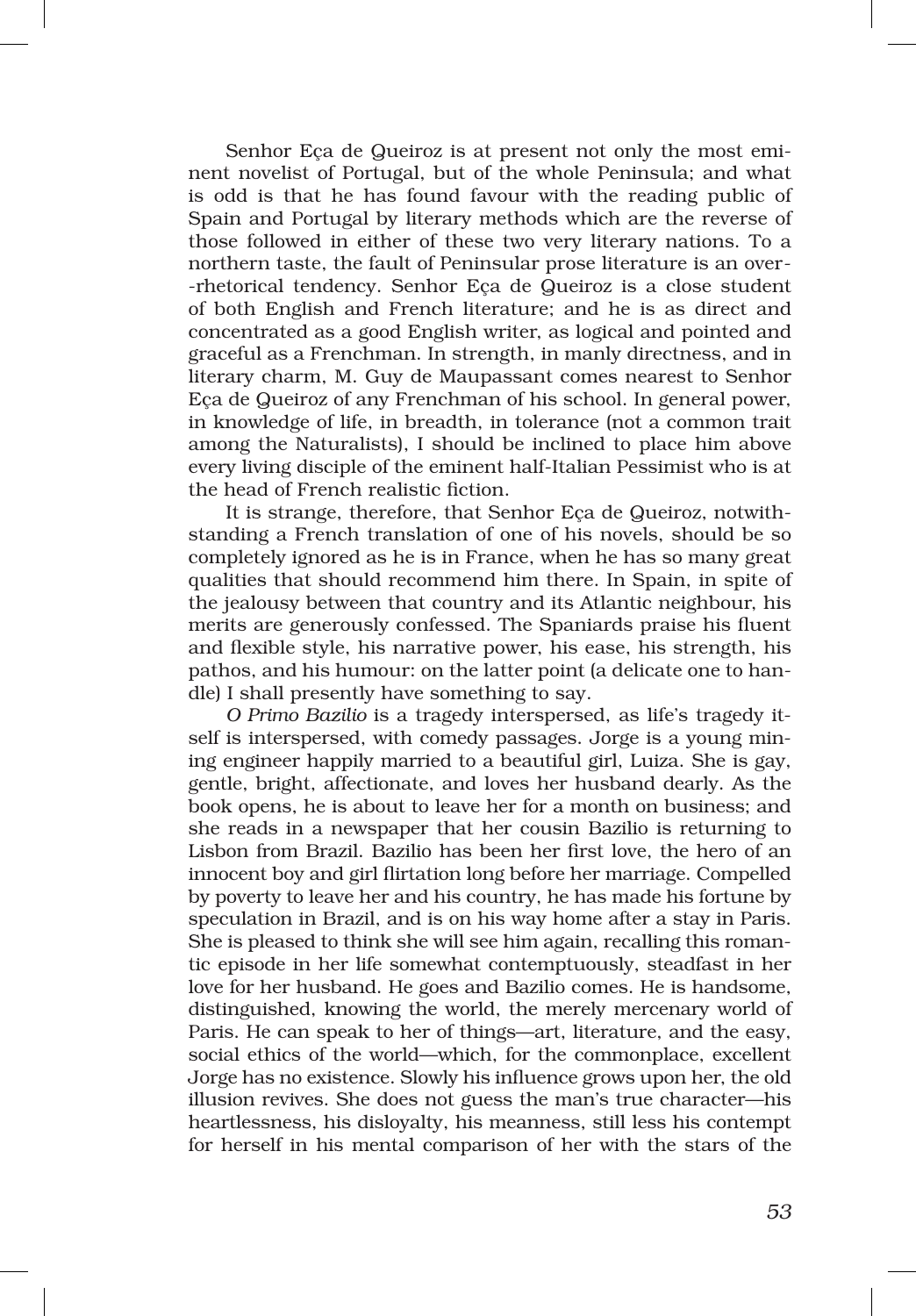Parisian *demi‑monde*. Then comes a realistic tale of seduction: his false wooing; her weak yielding. Their secret is discovered by her servant, Juliana; and thenceforward the plot turns on what is a more frequent motive in French than in English stories, the "blackmailing" of the mistress by her servant. But the woman Juliana is a good deal more than a mere extortioner; it is more than the wringing of money from her mistress that she wants. In all realistic fiction perhaps no such villainous and hateful character exists. She sinks so far below the average low level of naturalistic commonplace iniquity that in common fairness of moral adjustment the reader needs a counterpoise in the direction of heroism, but he gets none. Juliana is a thin, hard-featured woman of forty, suffering from chronic heart disease. She concentrates all her envious hatred of mankind upon the person of her gentle and pretty mistress. This awful female villain accumulates in her own wretched person pretty nearly every vice that has won the loathing of men since the ages began—perfidy, meanness, cruelty, and greed: She is a liar and a bully, and hideously ill-favoured. For the first time in her own miserable life she feels delight as she persecutes the helpless Luiza: she sings, rubs her hands, and laughs out at times suddenly with secret glee. Mistress and servant almost change places: the maid compels the unhappy lady, under threats of exposure, to perform menial services: to wash, sweep, iron; and in this long passage of the story, the revolted pride, the agony of continual terror, the unceasing humiliations of the persecuted woman are depicted with a force, a painful realism, and a truth that are beyond praise—in their kind.

Before this, Luiza has had recourse to her lover to save her. Bazilio absolutely refuses to move in the matter. In a powerful scene his true nature is revealed to her. The scales fall from her eyes, and she sees his dishonourable cowardice, his disloyalty, his baseness, and his utter selfishness. Her illusions end, her love turns to hatred and contempt. She has to bear all the cruel tyranny of Juliana unhelped. Bazilio, under a false pretext, too mean him‑ self to discover that he can have failed to come up to his mistress's standard of right doing, and still believing himself loved, has gone to Paris. The husband returns. The letters are recovered without scandal by a friend from the woman Juliana, who, in her excitement, dies suddenly of a spasm of the disease that has threatened her all through. The old love and liking for her husband, Jorge, return to the vacillating Luiza. She is nearly happy again, wrapped in a false sense of security, when an accident reveals the intrigue to the husband. For a time he suffers in silence, nurses his wife through an illness, still loving her at heart, and is generous to the point of condonation, but more through weakness and complaisance than any action of those higher or nobler motives of toler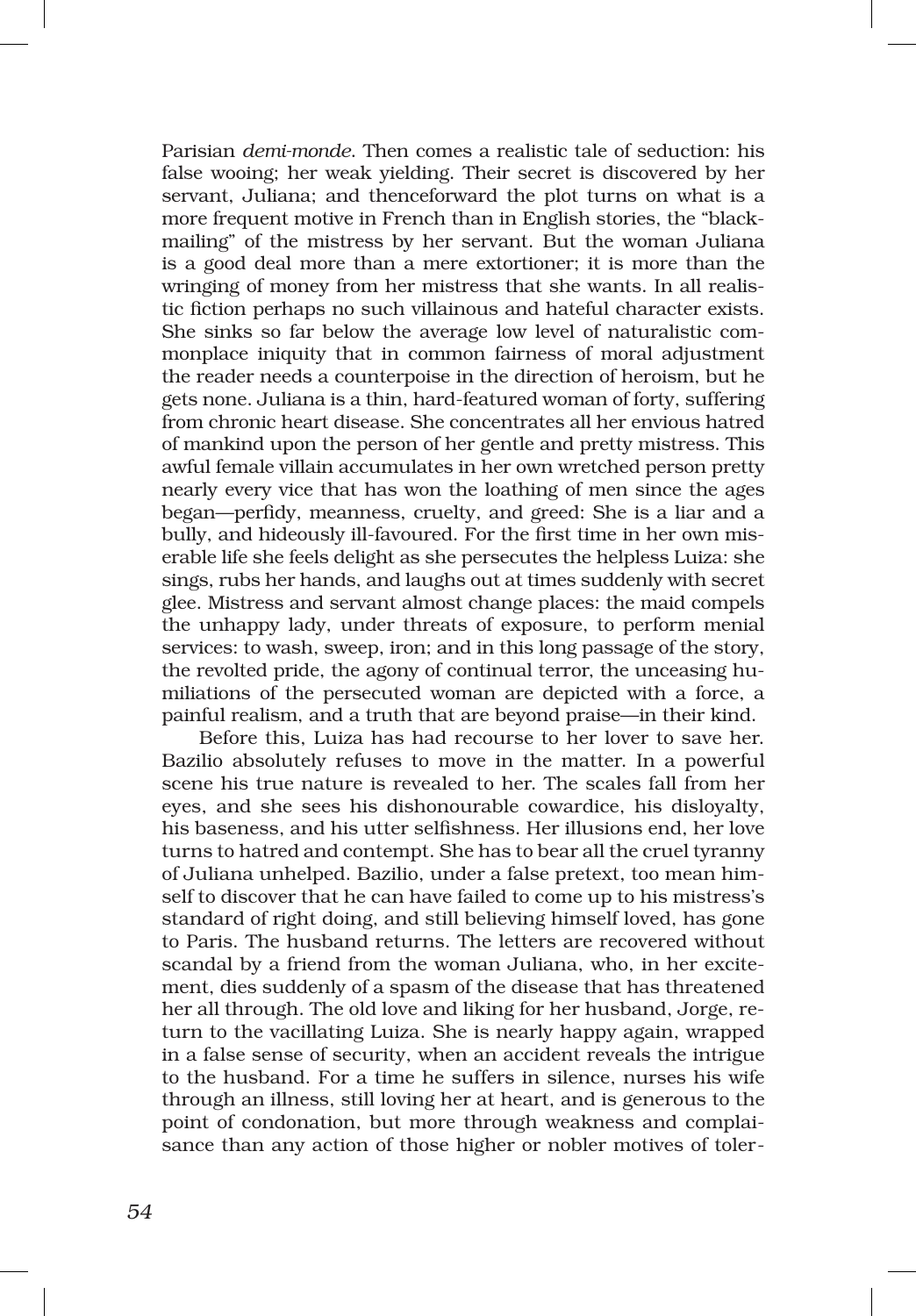ance that lead to true pardon. She recovers, and he tells her he is aware of her secret, and, in the same breath, offers to forgive her; but the blow is too heavy. She gives way, is struck with brain fever, and dies miserably. Such is the plot of this remarkable work; and it is told with a concentrated strength, a dramatic power, and an ease that can come only from a master's hand.

The Spanish critics find wit and truth in the passages that satirise some national and some Peninsular habits and methods of thought. A foreigner can hardly enquire very closely into the truth or propriety of these sarcasms, but there is no doubt whatever about their power. Senhor Eça de Queiroz's humour, too, has been praised. There is nothing upon which men so differ as the causes which stir them to laughter; but to the present writer the Portuguese novelist's humour seems to dwell too much upon the inevitable defects and misfortunes of mankind to be very laughter-‑moving. Some things are surely too pitiful to be laid bare. *Sunt lacrimae rerûm*; and disease, and defect, and deformity are not fit subjects for ridicule. We all know them too well. We mark them, we pity, or pass on. We do ill to laugh.

Such a book is not easy to translate. Apart from the literal rendering which Miss Serrano has done creditably—she does not seem well acquainted with Portuguese ways of life. A few notes would have been useful, but there are none but such as relate to the value of Portuguese money in American dollars. Portuguese is the most crabbed and difficult of all the Romance tongues, and the one most remote in construction from English; but that is no reason why certain Portuguese words should be left standing in the English rendering. *Um conto de reis* occurs a dozen times over. It has no sense for English readers, but its plain rendering, "a mil‑ lion of reis," is quite intelligible. At times Senhor Eça de Queiroz uses strong expressions; but they have all perfect English equivalents, and the translator of a realistic novel should not pare down such a book as this into a false propriety. There was no compulsion on her to touch the work at all. Miss Serrano, in her preface, says that she has "assumed the responsibility of softening here and there, and even of at times effacing a line too sharply drawn, a light or a shadow too strongly marked to please a taste that has been largely formed on Puritanic models." She has indeed! Her Puritan hand has been very busy. I will not say too busy in every case; but it should be remembered by prim translators that the architecture of fiction is delicately built up, and that it is of masonry most lightly poised. It is possible to take away one single stone and bring ruin on the whole structure.

In the last sentence of the last page the translator has removed one such master‑stone. Bazilio has returned from Paris,